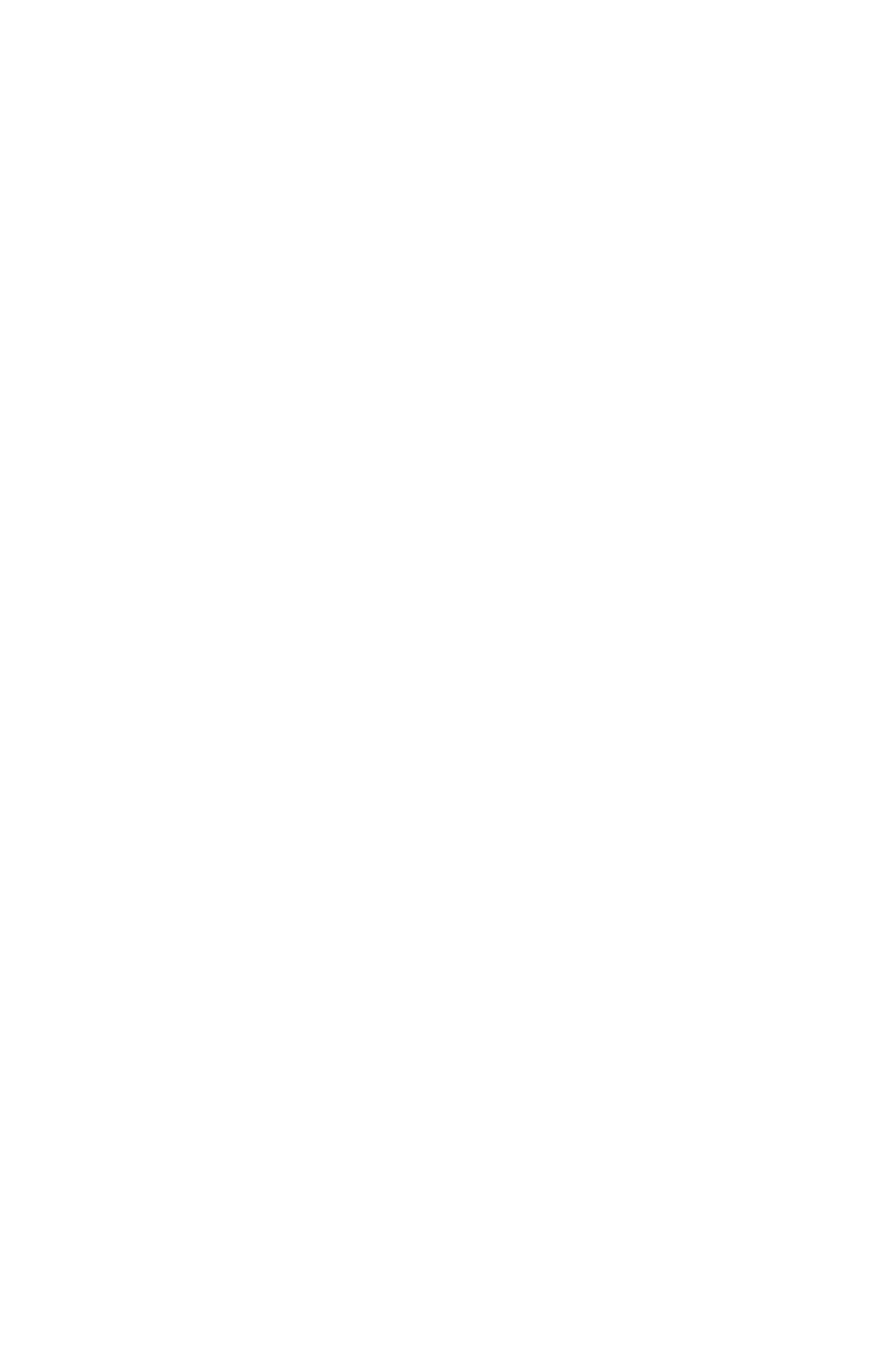## **TABLE OF CONTENTS**

- 1. Welcome
- 2. Statement Of Faith
- 3. Admissions
- 4. Financial
- 5. Attendance
- 6. Academics
- 7. Before And After School Care
- 8. Health
- 9. Communicable Diseases
- 10. Communications
- 11. Dress Code
- 12. Discipline
- 13. Physical Contact
- 14. Potty Training Policy
- 15. Honor Code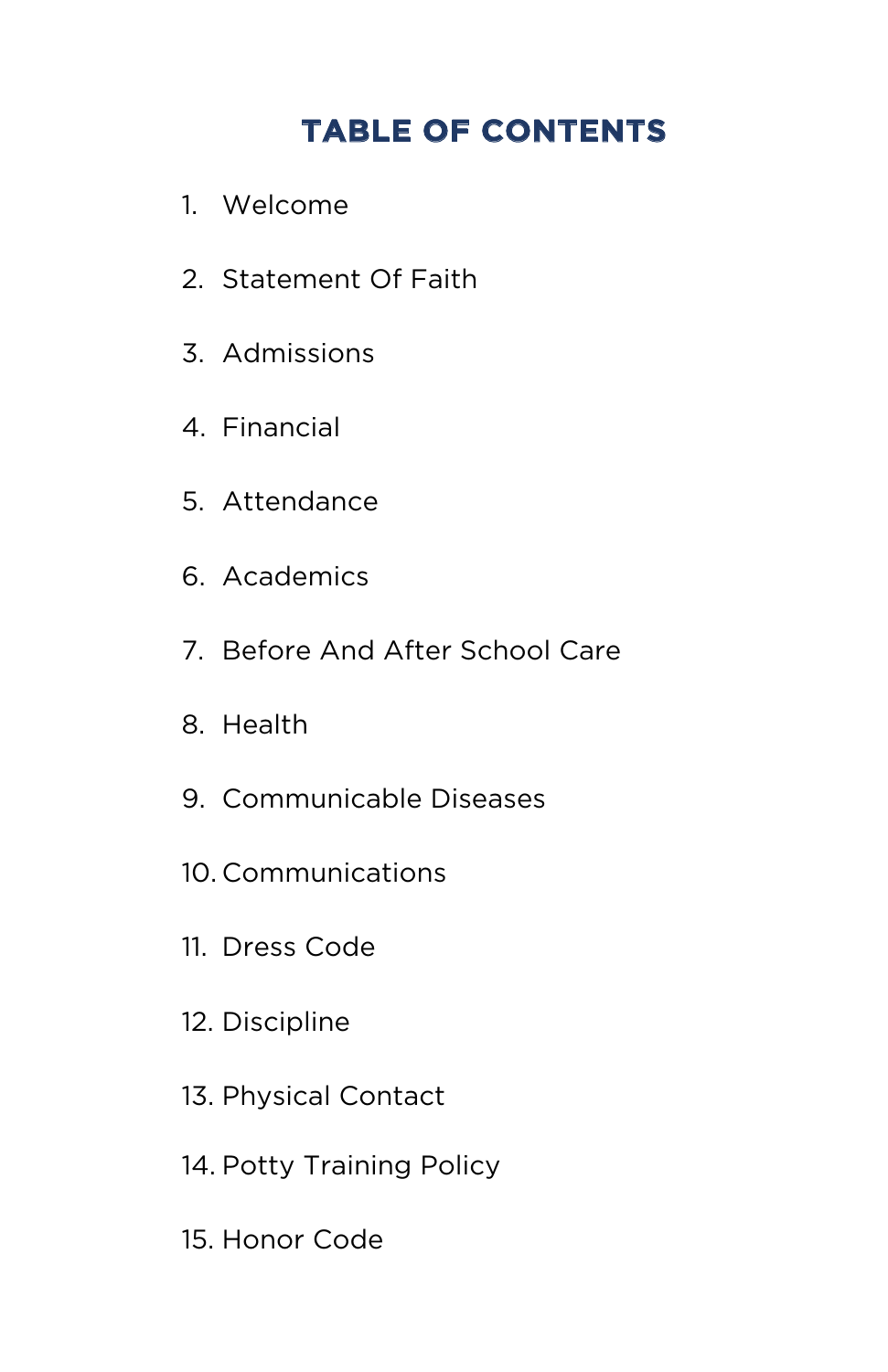## *1. WELCOME*

Dear Parents,

It is our joy to serve your family at Central Baptist Academy. We look forward to a relationship that spans many years to come, and the product our joint investment may accomplish in your children's lives. Before the schoolyear begins, please take time to carefully read through this Student/Parent Handbook to allow proper understanding of key policies and procedures. Your commitment to uphold these obligations ensures a successful partnership. If there is anything that we can do to further assist you or answer any questions you may have, please notify one of our staff members. With appreciation,

Mr. Moriarty, Administrator

#### *1.1 History of Central Baptist Academy*

After seeing a need for a Baptist, Christian school in Ponca City, Pastor John Waterloo cast a vision for starting Central Baptist Academy in January 2020. Central Baptist Church is thrilled for the opportunity to train and educate the next generation of believers for the pursuit of God's glory. Central Baptist Academy will have its first class on August 12<sup>th</sup>, 2020.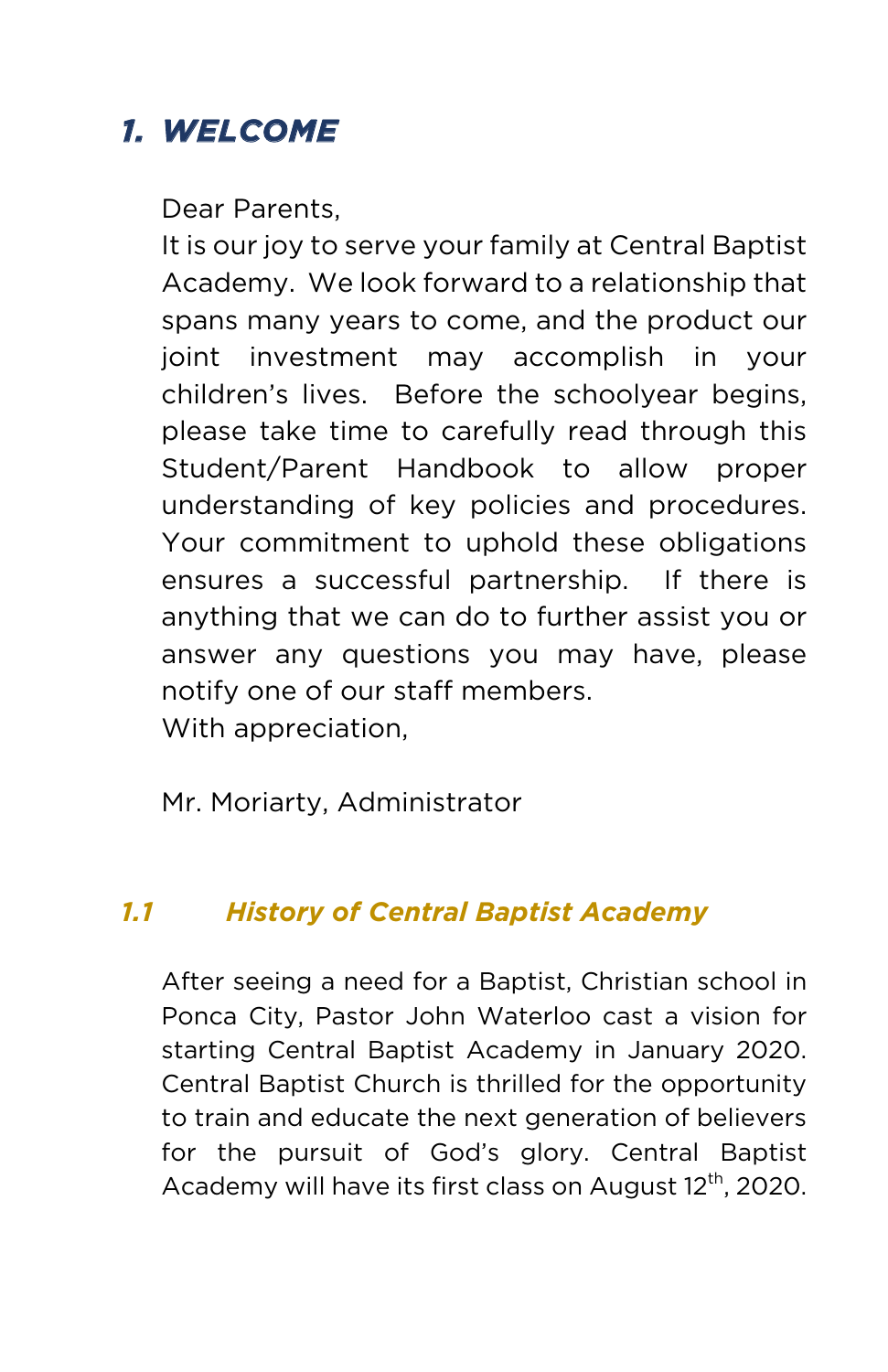#### *1.2 Mission and Purpose Statement*

Central Baptist Academy's mission is to educate and equip students with the knowledge and skills necessary to accomplish God's will in their lives, careers, churches, and communities

Our mission is accomplished as students develop a biblical worldview about God's gifts of learning, liberty, life, creation, and calling.

#### *1.3 Curriculum*

Classes at CBA utilize the Abeka curriculum, both in the traditional setting and the video format. Reading is taught with a phonics-based program that gives the early student the best foundation for future learning. Abeka Book is a Bible-based, traditional approach curriculum featuring textbooks and support materials for students and teachers. Abeka is a nationally accepted curriculum that facilitates transferring to other locations.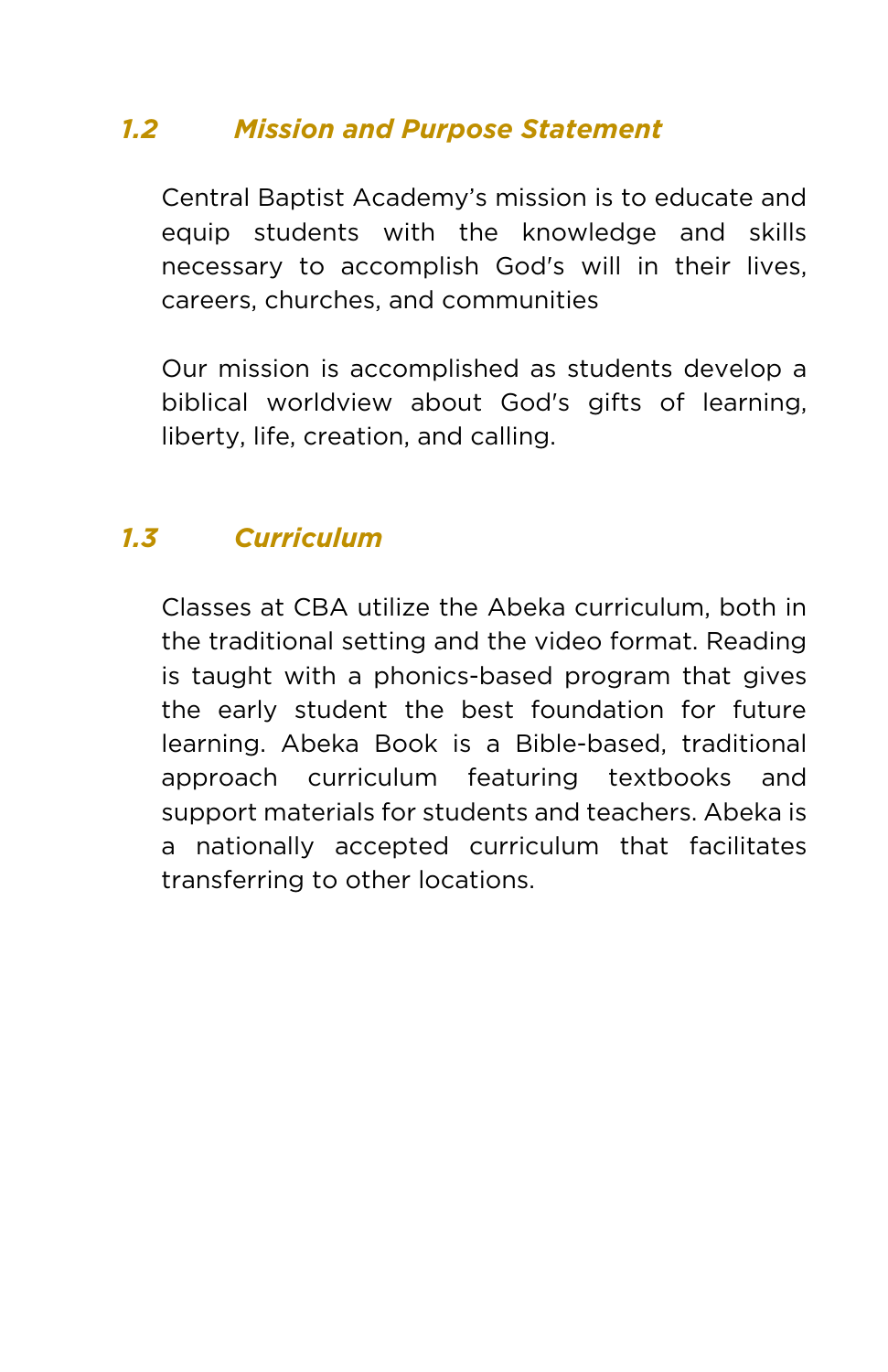## *2. STATEMENT OF FAITH*

#### *2.1 THE SCRIPTURES*

We believe that the Holy Bible was written by men supernaturally inspired, that it has truth without any admixture of error for its matter, and therefore is, and shall remain to the end of the age, the only complete and final revelation of the will of God to man; the true center of Christian union and the supreme standard by which all human conduct, creeds and opinions should be tried.

By "The Holy Bible" we mean that collection of sixtysix books, from Genesis to Revelation, which as originally written does not only contain and convey the Word of God, but IS the very Word of God.

By "Inspiration" we mean that the books of the Bible were written by holy men of God, as they were moved by the Holy Spirit, in such a definite way that their writings were supernaturally and verbally inspired and free from error, as no other writings have ever been or ever will be inspired.

We believe the translation for the English-speakers is the King James Version. It is the Bible we use from our pulpit and in our classes.

II Tim. 3:16-17; II Pet. 1:19-21; Acts 1:16; Acts 28:25; Psa. 119:160; Psa. 119:105; Psa. 119:130; Luke24:25-27; John 17:17; Luke 24:44-45; Psa. 119:89; Prov. 30:5-6; Rom. 3:4; I Pet. 1:23; Rev. 22:19; John 12:48; Isa. 8:20; Eph. 6:17; Rom. 15:4; Luke 16:31; Psa. 19:7-11; John 5:45-47; John 5:39.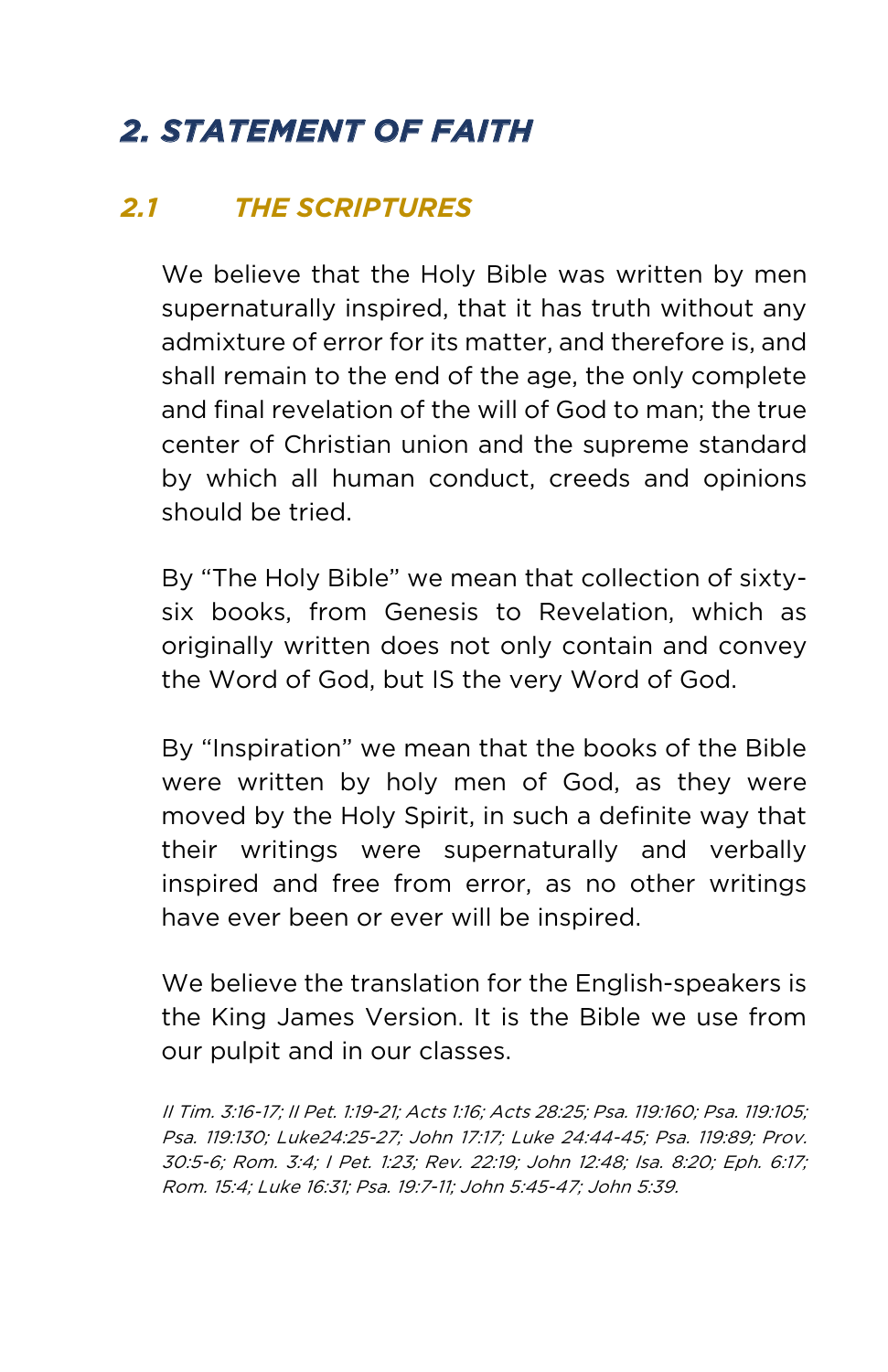### *2.2 THE HOLY SPIRIT*

We believe that the Holy Spirit is a divine person; equal with God the Father and God the Son and of the same nature; that He was active in the creation; that in His relation to the unbelieving world He restrains the Evil one until God's purpose is fulfilled; that He convicts of sin, of judgment and of righteousness; that He bears witness to the Truth of the Gospel in preaching and testimony; that He is the agent in the New Birth; that He seals, endues, guides, teaches, witnesses, sanctifies, and helps the believer.

John 14:16-17; Matt. 28:19; Heb. 9:14; John 14:26; Luke 1:35; Gen. 1:1-3; II Thess. 2:7; John 16:8-11; John 15:26-27; Acts 5:30-32; John 3:5-6; Eph. 1:13- 14; Matt. 3:11; Mark 1:8; Luke 3:16; John 1:33; Acts 11:16; Luke 24:49; John 16:13; John 14:26; Rom. 8:14; Rom. 8:16; II Thess. 2:13; I Pet. 1:2;

#### *2.3 THE DEVIL, OR SATAN*

We believe Satan was once holy, and had heavenly honors; but through pride and ambition to be as the Almighty, fell and drew after him a host of angels. He is now the malignant prince of the power of the air, and the unholy god of this world. We hold him to be man's great tempter, the enemy of God, the accuser of the saints; the author of all false religions, the chief power back of apostasy; the lord of the anti-Christ and the Author of all the powers of darkness – destined, however, to final defeat at the hands of God's own Son, and to the judgment of eternal justice in hell, a place prepared for him and his angels.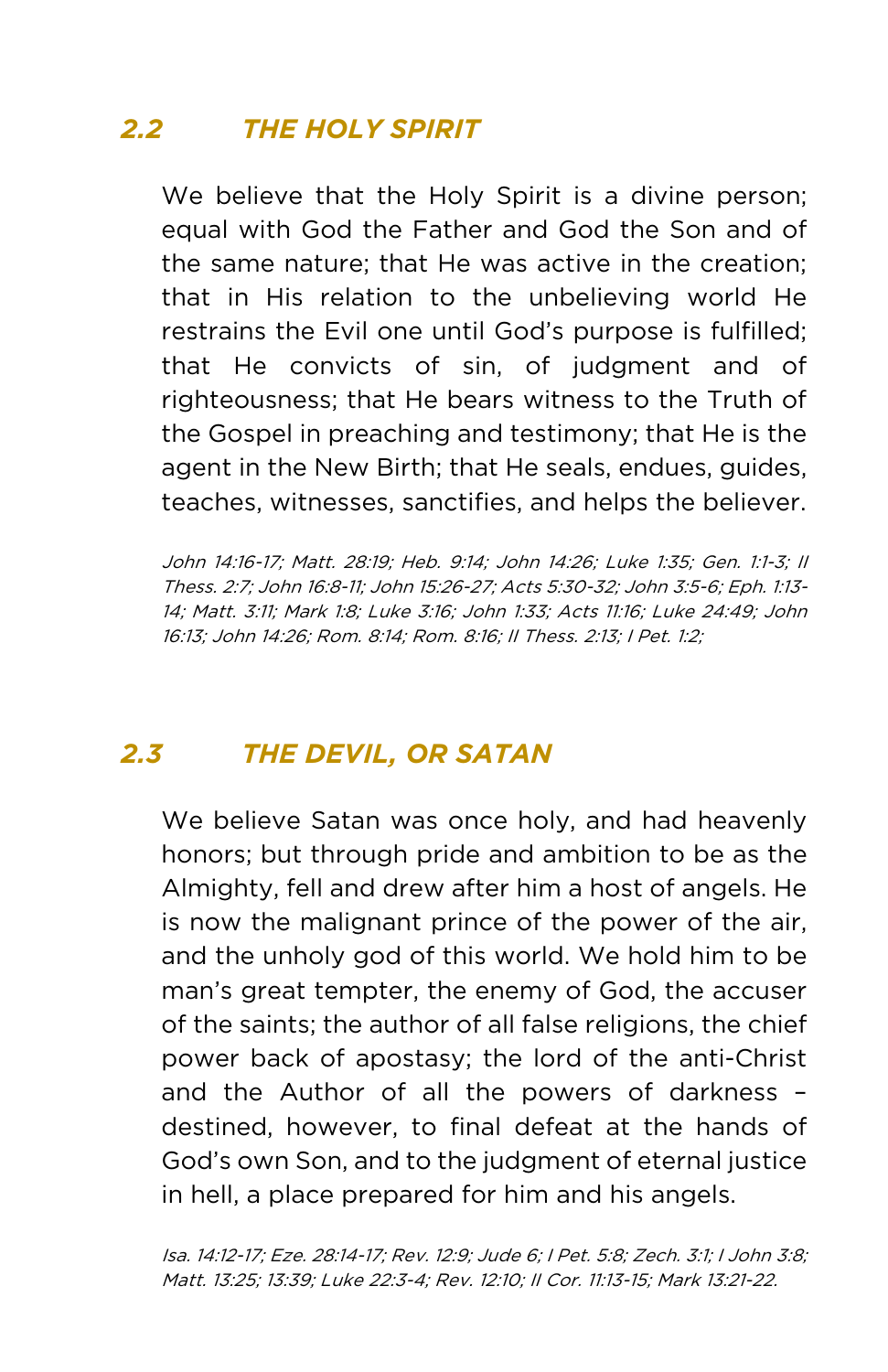## *2.4 THE CREATION*

We believe in the Genesis account of the creation, and that it is to be accepted literally, and not allegorically or figuratively; that man was created directly in God's own image and after his own likeness; that man's creation was not a matter of evolution or evolutionary change of species, or development through interminable periods of time from lower to higher forms; that all animal and vegetable life was made directly and God's established law was they should bring forth only after their kind.

Gen. 1:1; Ex. 20:11; Acts 4:24; Col. 1:16-17; Heb. 11:3; John 1:3; Rev. 10:6; Rom. 1:20; Acts 17:23-26; Jer. 10:12; Neh. 9:6; Gen. 1:26-27; Gen. 2:21-23; Gen. 1:11; 1:24.

#### *2.5 THE FALL OF MAN*

We believe that man was created in innocence under the law of his Maker, but by voluntary transgression fell from his sinless and happy state, in consequence of which, all mankind are now sinners, not by constraint, but of choice; and therefore under just condemnation without defense or excuse.

Gen. 3:1-6,24; Rom. 5:12; Rom. 5:19; Rom. 3:10-19; Eph. 2:1,3; Rom. 1:18; Eze. 18:19-20; Rom. 1:32; Rom. 1:20; Rom. 1:28; Gal. 3:22.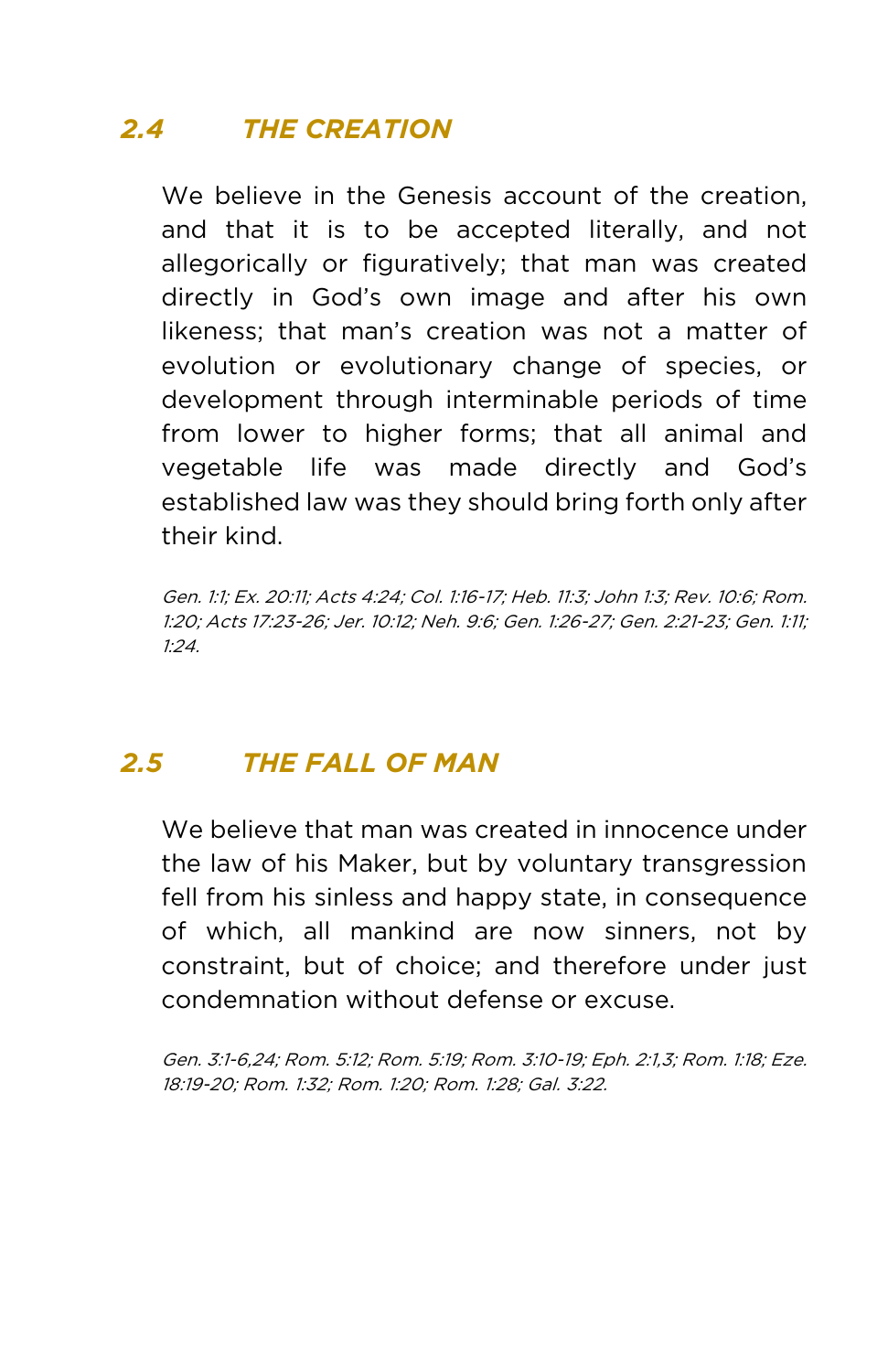#### *2.6 THE VIRGIN BIRTH*

We believe that Jesus Christ was begotten of the Holy Ghost in a miraculous manner; born of Mary, a virgin, as no other man was ever born or can ever be born of woman, and that He is both the Son of God, and God the Son.

Gen. 3:15; Isa. 7:14; Matt. 1:18-25; Luke 1:35; Mark 1:1; John 1:14; Psa. 2:7; Gal. 4:4; I John 5:20; I Cor. 15:47.

#### *2.7 THE ATONEMENT FOR SIN*

We believe that the salvation of sinners is wholly of grace; through the mediatorial offices of the Son of God, who by appointment of the Father, freely took upon Him our nature, yet without sin, honored the divine law by His person, obedience, and by His death made a full and vicarious atonement for our sins; that His atonement consisted not in setting us an example by His death as a martyr, but was the voluntary substitution of Himself in the sinner's place, the Just dying for the unjust, Christ, the Lord, bearing our sins in His own body on the tree; that, having risen from the dead, He is now enthroned in heaven and uniting in His own perfection, He is every way qualified to be a suitable, a compassionate and all-sufficient Savior.

Eph. 2:8; Acts 15:11; Rom. 3.24; John 3:16; Matt. 18:11, Phil. 2:7; Heb. 2:14; Isa. 53:4-7; Rom. 3:25; I John 4:10; I Cor. 15:3; II Cor. 5:21; John 10:18; Phil. 2:8; Gal. 1:4; I Pet. 2:24; Isa. 53:11; Heb. 12:2; I Cor. 15:20; I Pet. 3:18; Isa. 53:12; Heb. 9:12-15; Heb. 7:25; I John 2:2.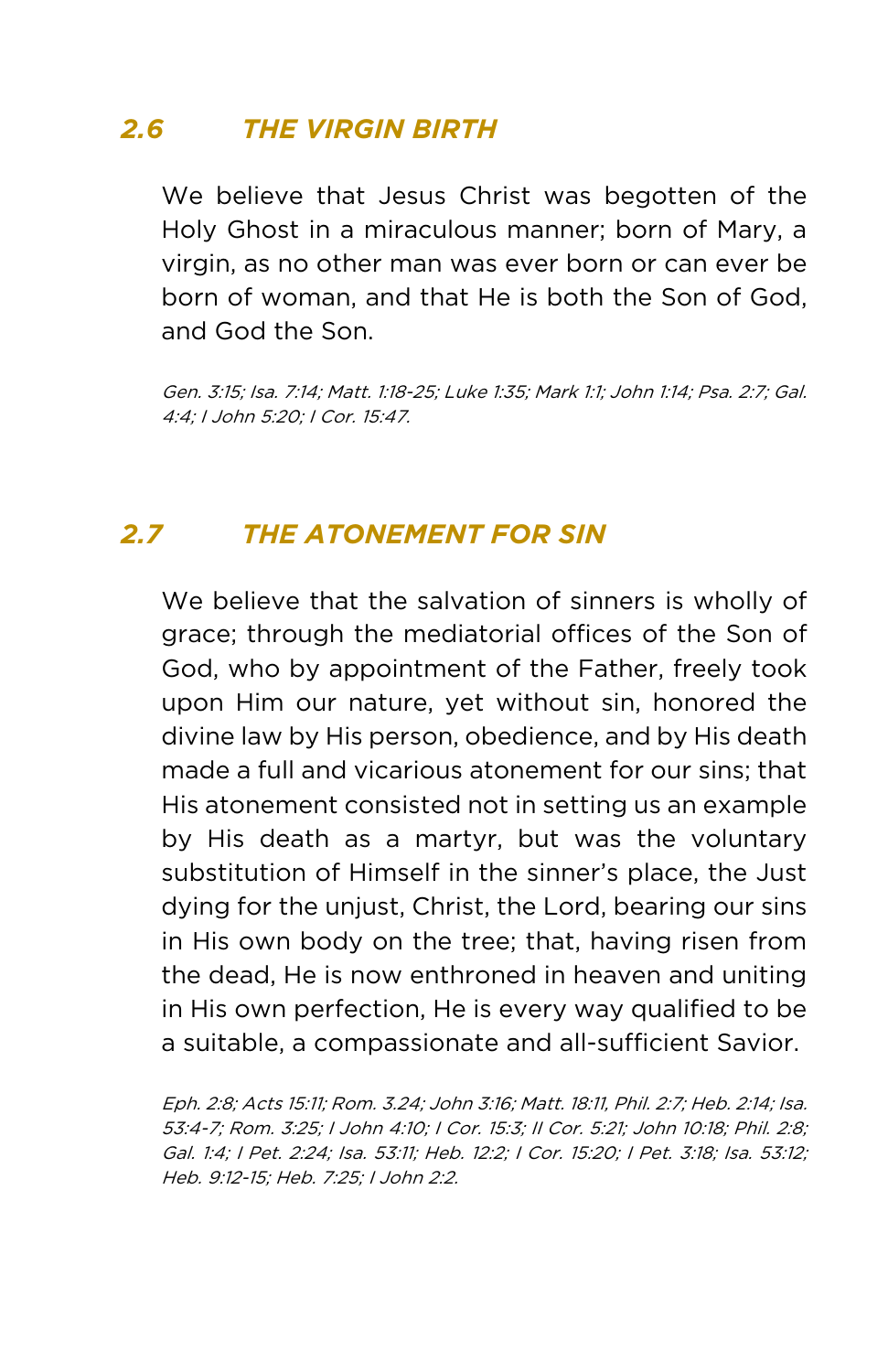### *2.8 THE FREENESS OF SALVATION*

We believe in God's exceeding grace; that the blessings of salvation are made free to all by the gospel. That it is the immediate duty of all to accept them by a cordial, penitent and obedient faith. To not prevent the salvation of the greatest sinner on the earth, but his own inherent depravity and voluntary rejection of the gospel; which rejection involves him in an aggravated condemnation.

I Thess. 1:4; Col. 3:12; I Pet. 1:2; Titus 1:1; Rom. 8:29-30; Matt. 11:28; Isa. 55:1; Rev. 22:17; Rom. 10:13; John 6:37; Isa. 55:6; Acts 2:38; Isa. 55:7; John 3:15- 16; I Tim. 1:15; I Cor. 15:10; Eph. 2:4-5; John 5:40; John 3:18; John 3:36.

#### *2.9 GRACE*

We believe that in order to be saved, sinners must be born again; that the new birth is a new creation in Christ Jesus; that it is instantaneous and not a process; that in the new birth the one dead in trespasses and in sins is made a partaker of the divine nature and receives eternal life, the free gift of God; that the new creation is brought about in a manner above our comprehension, not by culture, not by character, nor by the will of man, but wholly and solely by the power of the Holy Spirit in connection with the divine truth, so as to secure our voluntary obedience to the gospel; that it's proper evidence appears in the holy fruits of repentance and faith and newness of life.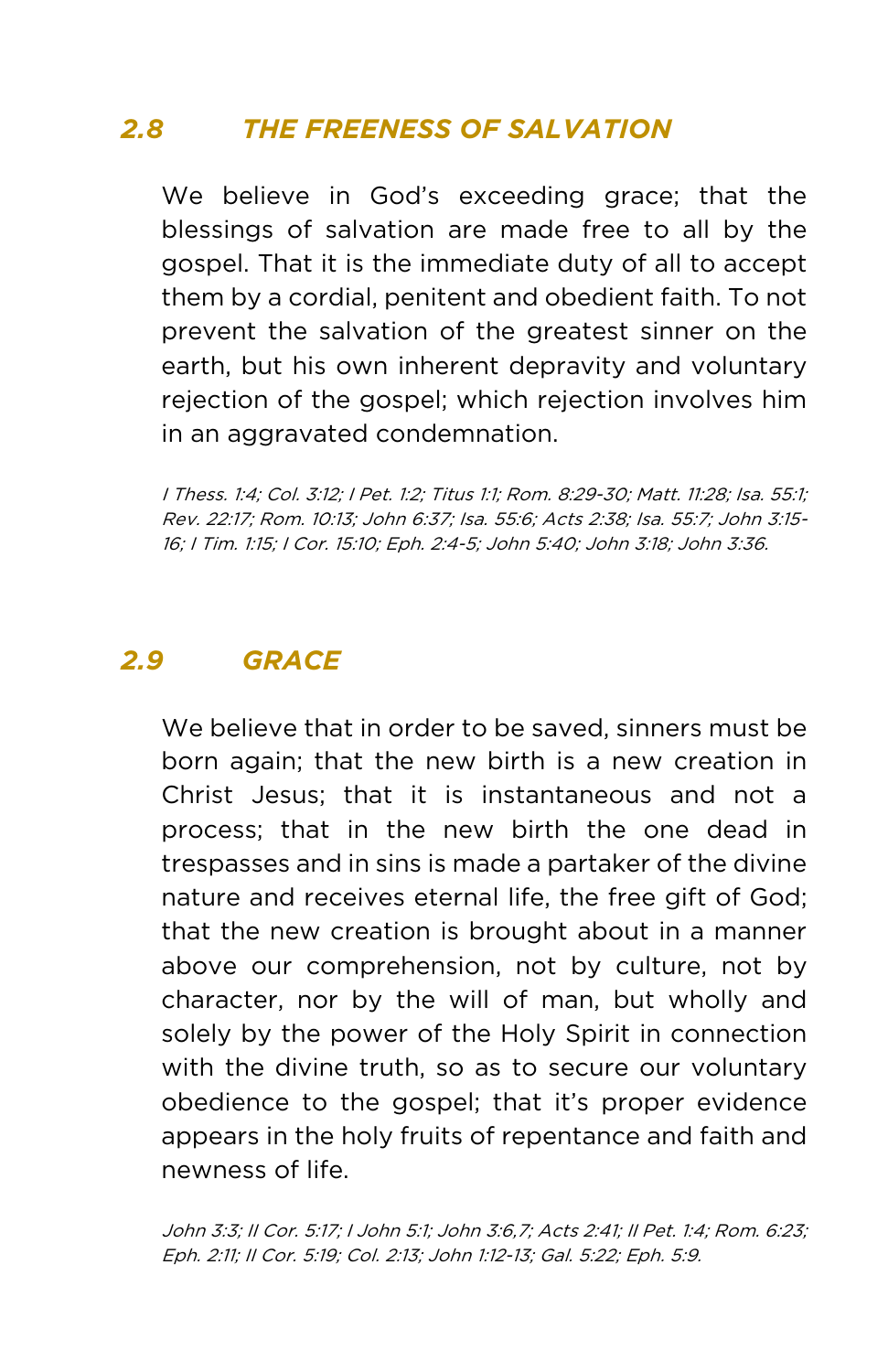### *2.10 JUSTIFICATION*

We believe that the great gospel blessing which Christ secures to such as believe in Him is Justification; that Justification includes the pardon of sin, and the gift of eternal life on principles of righteousness; that it is bestowed not in consideration of any works of righteousness which we have done; but solely through faith in the Redeemer's blood, His righteousness is imputed unto us.

Acts 13:39; Isa. 53:11; Zech. 13:1; Rom. 8:1; Rom. 5:9; Rom. 5:1; Tit. 3:5-7; Rom. 1:17; Hab. 2:4; Gal. 3:11; Rom. 4:1-8; Heb.10:38.

#### *2.11 REPENTANCE AND FAITH*

We believe that Repentance and Faith are solemn obligations, and also inseparable graces, wrought in our souls by the quickening Spirit of God, thereby, being deeply convicted of our guilt, danger and helplessness, and of the way of salvation by Christ, we turn to God with unfeigned contrition, confession and supplication for mercy; at the same time heartily receiving the Lord Jesus Christ and openly confessing Him as our only and all-sufficient Saviour.

Acts 20:21; Mark 1:15; Acts 2:37-38; Luke 18:13; Rom. 10:13; Psa. 51:1-4; Psa. 51:7; Isa. 55:6-7; Luke 12:8; Rom. 10:9-11.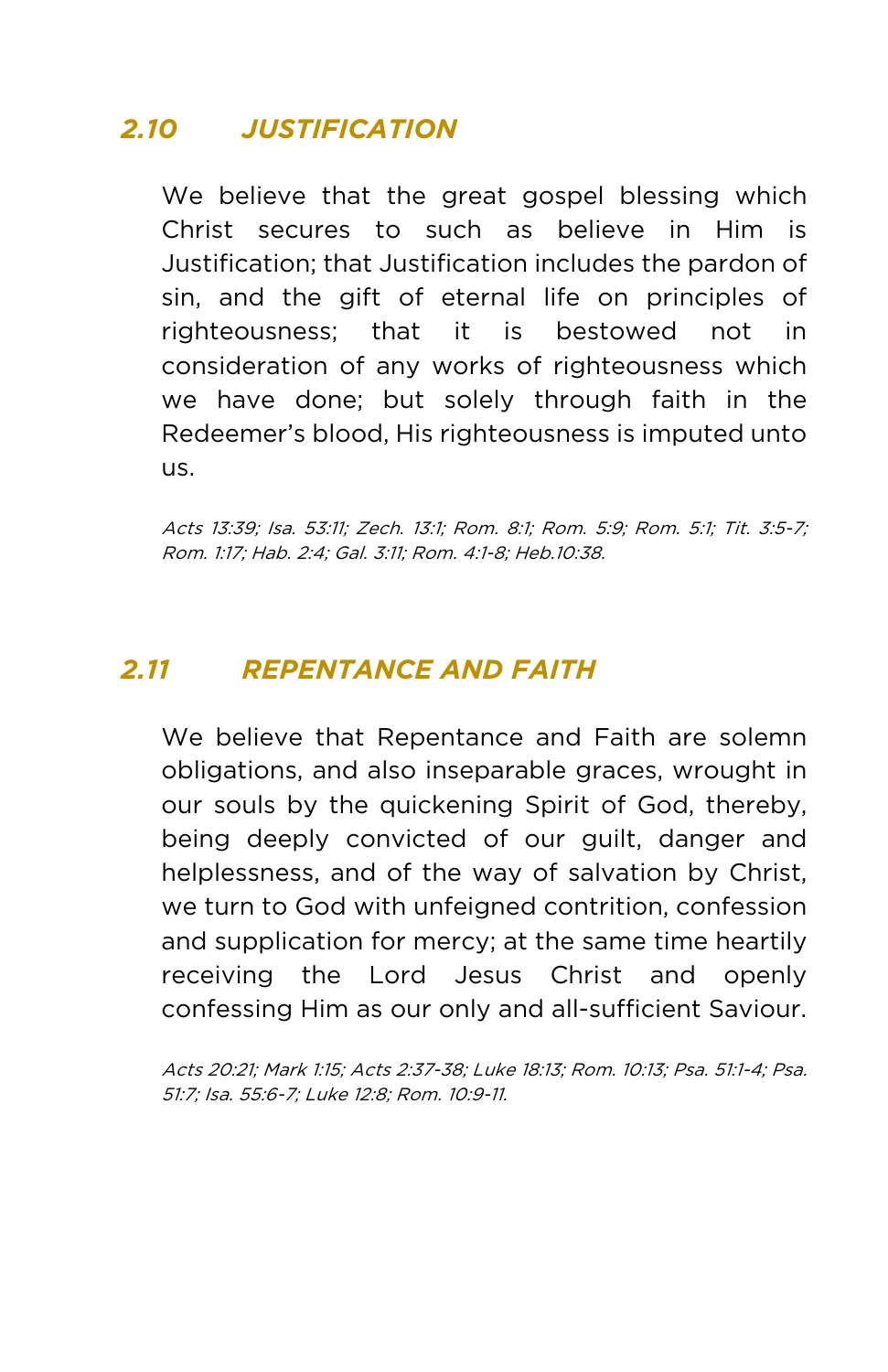#### *2.12 THE NEW TESTAMENT CHURCH*

We believe that a church of Christ is a local and visible congregation of baptized believers associated by a covenant of faith and fellowship of the gospel; observing the ordinances of Christ; governed by His laws; exercising the gifts, rights and privileges invested in them by His Word; that it's officers of ordination are pastors (Elders, Bishops) and deacons; whose qualifications, claims and duties are clearly defined in the Scriptures; we believe the true mission of the church is found in the Great Commission; first, to make individual disciples; second, to build up the church; third, to teach and instruct as He has commanded. We do not believe in the reversal of this order; we hold that the local church has the absolute right of self-government, free from the interference of any hierarchy of individuals or organizations; and that the one and only superintendent is Christ through the Holy Spirit; that it is scriptural for true churches to cooperate with each other in contending for the faith and for the furtherance of the gospel; that every church is the sole and only judge of the measure and method of its cooperation; on all matters of membership, of policy, of government, of discipline, of benevolence, the will of the local church is final.

Acts 2:41; Acts 2:42; I Cor. 11:2; Eph. 1:23; Eph. 4:11; I Cor. 12:4, 8-11; Acts 6:5-6; Acts 15:23; Acts 20:17-28; I Tim. 3:1-7; I Tim. 3:8-12; Matt. 28:19-20; Col. 1:18; Eph. 5:23-24; I Pet. 5:1-4; Acts 15:23; Judges 3:4; II Cor. 8:23; I Cor. 16:1; Mal. 3:10; Lev. 27:32; I Cor. 6:1-3; I Cor. 5:11-13.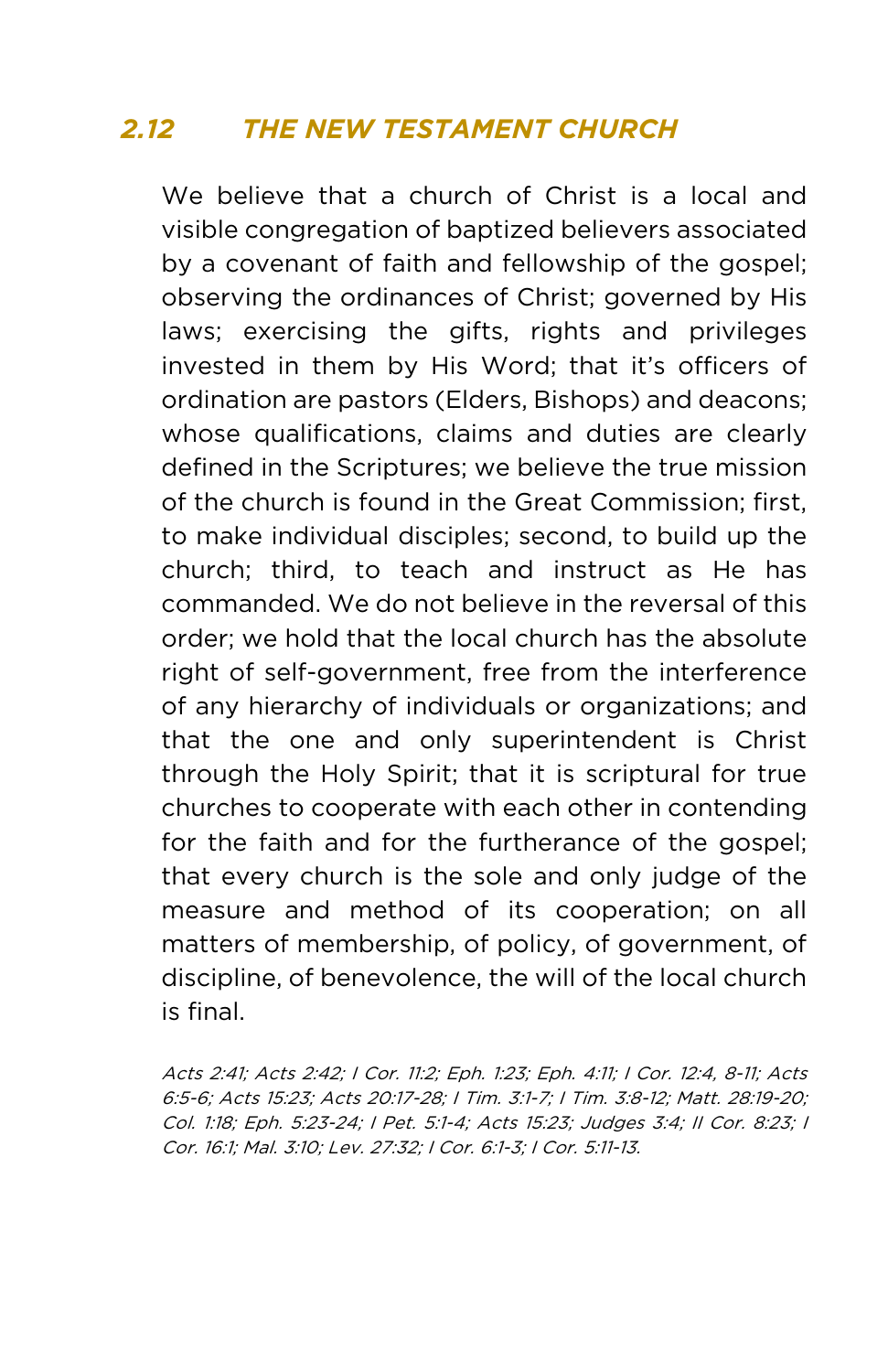### *2.13 BAPTISM AND THE LORD'S SUPPER*

We believe that Christian baptism is the immersion in water of a believer; in the name of the Father, of the Son, and of the Holy Ghost, with the authority of the local church, to show forth in a solemn and beautiful emblem our faith in the crucified, buried and risen Saviour, with its effect in our death to sin and resurrection to a new life, that it is a pre-requisite to the privileges of a church relation and to the Lord's supper; in which the members of the church, by the sacred use of bread and the fruit of the vine are to commemorate together the dying love of Christ; preceded always by solemn self-examination.

Acts 8:36-39; Matt. 3:6; John 3:23; Rom. 6:4-5; Matt. 3:16; Matt. 28:19; Rom. 6:3-5; Col. 2:12; Acts 2:41; Matt. 28:19-20; I Cor. 11:23-28.

## *2.14 THE PERSEVERANCE OF THE SAINTS (ONCE SAVED, ALWAYS SAVED)*

We believe that such only are real believers as endure unto the end; that their persevering attachment to Christ is the grand mark which distinguishes them from superficial professors; that a special Providence watches over their welfare; and that they are kept by the power of God through faith unto eternal salvation.

John 8:31-32; Col. 1:21-23; I John 2:19; Matt. 13:19-21; Rom. 8:28; Matt. 6:20; Psa. 121:3; Heb. 1:14; I Pet. 1:5; Phil. 1:6; John 10:28; John 10:29; John 15:8; Rom. 8:35-39.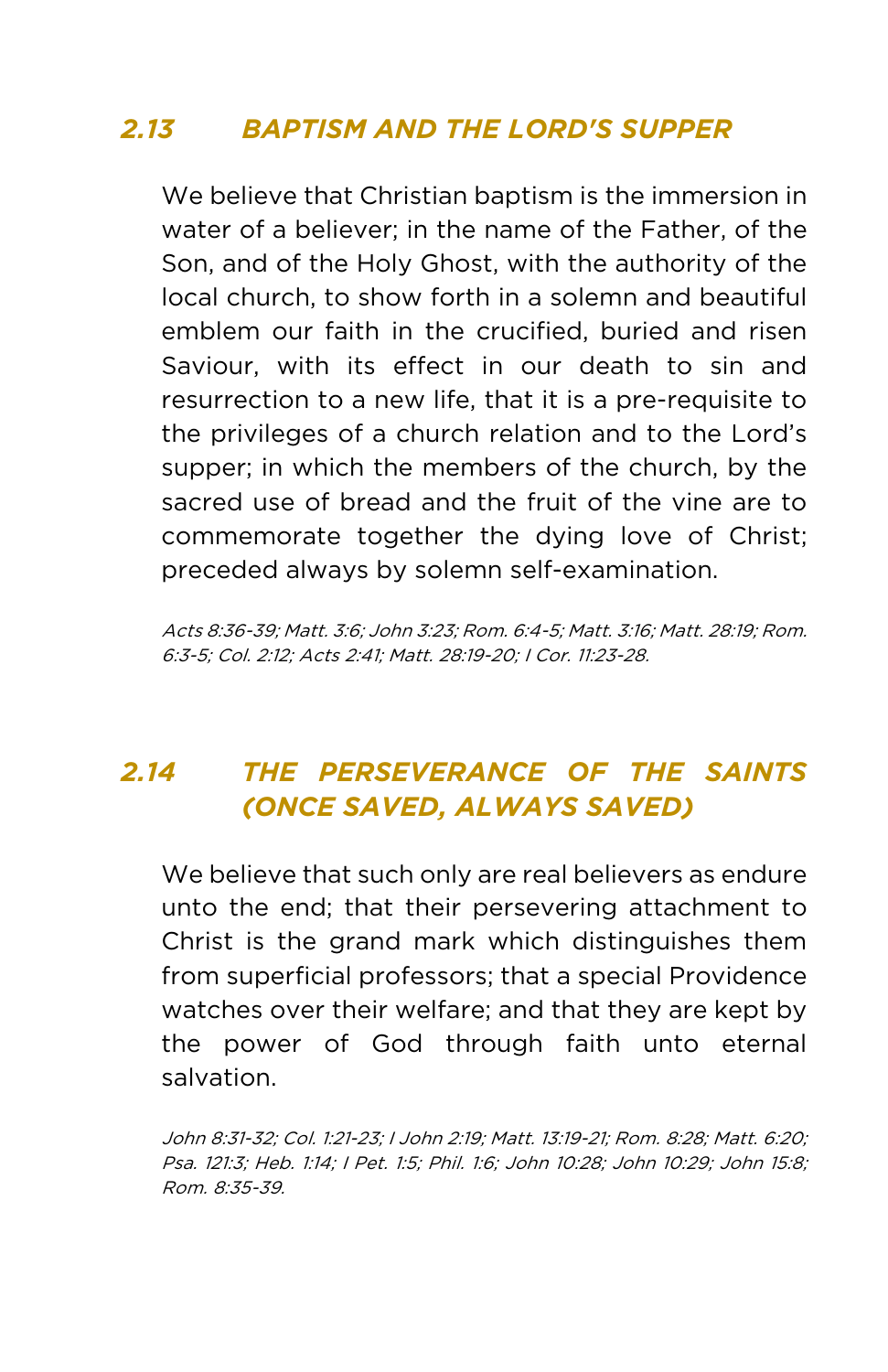### *2.15 THE RIGHTEOUS AND THE WICKED*

We believe that there is a radical and essential difference between the righteous and the wicked; that such only through faith are justified in the name of the Lord Jesus, and sanctified by the Spirit of our God, are truly righteous in His esteem; while all such as continue in impenitence and unbelief are in His sight sickened, and under the curse, and this distinction holds among men both in and after death, in the everlasting felicity of the saved and the everlasting, conscious suffering of the lost.

Mal. 3:18; Gen. 18:23; Rom. 6:17-18; Prov. 11:31; I Pet. 4:18; Rom. 1:17; I Cor. 15:22; Acts 10:34; I John 2:29; I John 3:7; Rom. 6:16; I John 5:19; Gal. 3:10; Rom. 7:6; Rom. 6:23; Prov. 14:32; Luke 16:25; Matt. 25:34, 41; John 8:21; Luke 9:26; John 12:25; Matt. 7:13-14.

#### *2.16 CIVIL GOVERNMENT*

We believe that civil government is of divine appointment, for the interests and good order of human society; that magistrates are to be prayed for, conscientiously honored and obeyed; except only in things opposed to the will of our Lord Jesus Christ; who is the only Lord of the conscience, and the coming Prince of the kings of the earth.

Rom. 13:7; II Sam. 23:3; Ex. 18:21-22; Acts 23:5; Matt. 22:21; Tit. 3:1; I Pet. 2:13-14; I Pet. 2:17; Acts 4:19-20; Dan. 3:17-18: Matt. 10:28; Matt. 23:10; Rev. 10:6; Phil. 2:10-11; Psa. 72:11.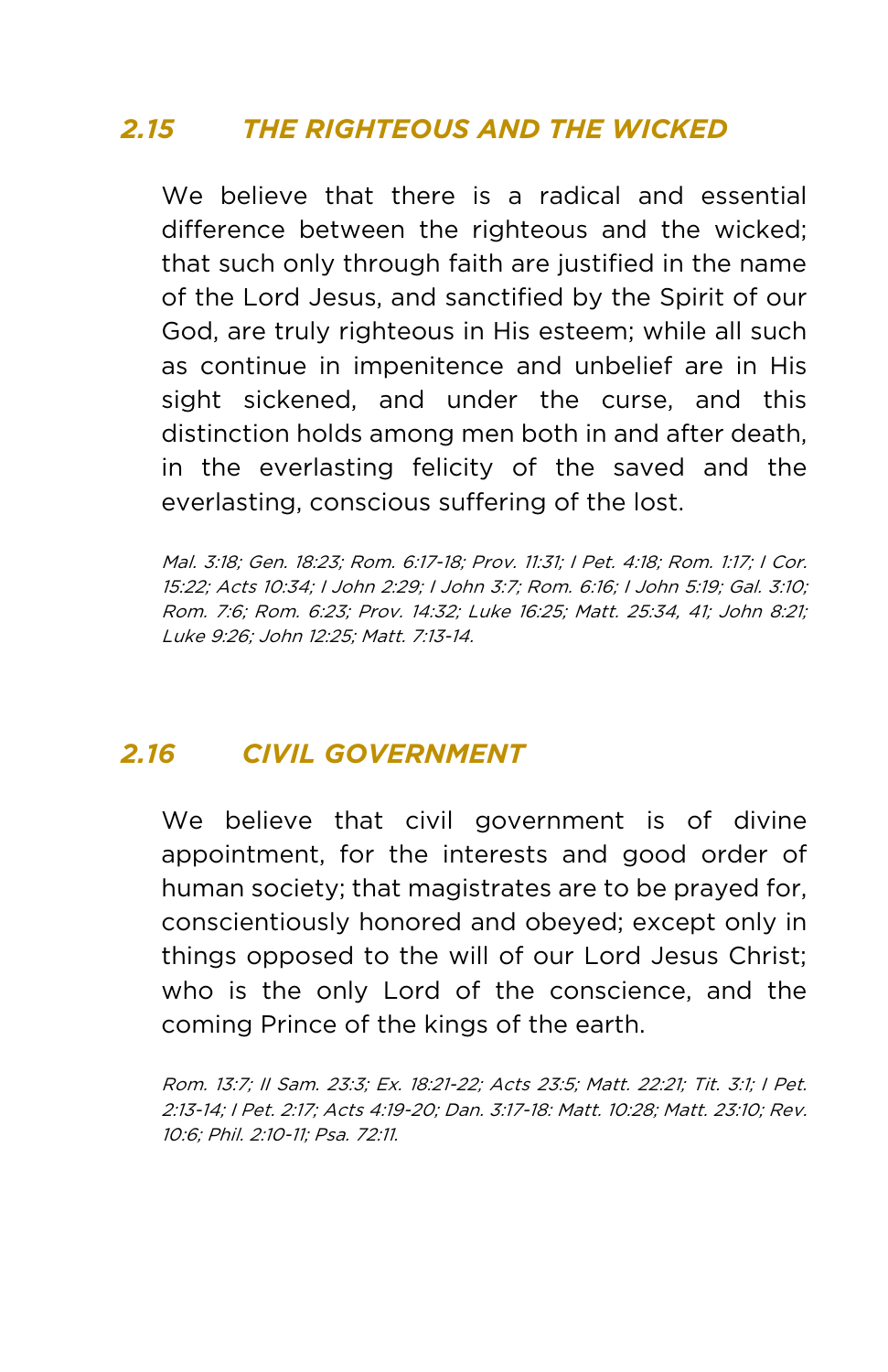### *2.17 MISSIONS*

The command to give the gospel to the world is clear and unmistakable, and the Commission was given to the churches to go make disciples, baptize them, and teach them.

Matt. 28:18-20; Mark 16:15; John 20:21; Acts 1:8; Romans 10:13-15

### *2.18 RESURRECTION and RETURN OF CHRIST and RELATED EVENTS*

We believe in and accept the sacred Scriptures upon these subjects at their face and full value. Of the Resurrection, we believe that Christ rose bodily the third day according to the Scriptures; that He ascended to the right hand of the throne of God; that He alone is our merciful and faithful high priest in things pertaining to God; that this same Jesus which is taken up from you into heaven shall so come in like manner as ye have seen Him go into heaven (bodily and personally); that the dead in Christ shall rise first; that the living saints shall all be changed in that moment, in the twinkling of an eye, at the last trump; that the Lord God shall give unto Him the throne of His Father David; and that Christ shall reign a thousand years in righteousness until He hath put all enemies under His feet.

Matt. 28:6-7; Luke 24:39; John 20:27; I Cor. 15:4; Mark 16:6; Luke 24:2, 4- 6; Acts 1:9,11; Luke 24:51; Mark 16:19; Rev. 3:21; Heb. 8:1; Heb. 12:2; Heb. 8:6; I Tim. 2:5; I John 2:1; Heb. 2:17; Heb. 5:9-10; John 14:3; Acts 1:11; I Thess. 4:16; Matt. 24:27; Matt. 24:42; Heb. 9:28; I Thess. 4:17; Phil. 3:20-21; Luke 1:32; Isa. 9:6, 7; I Cor. 15:25; Isa. 2:2-4; Isa. 11:4-5; Psa. 72:8; Rev. 20:1-4; Rev. 20:6.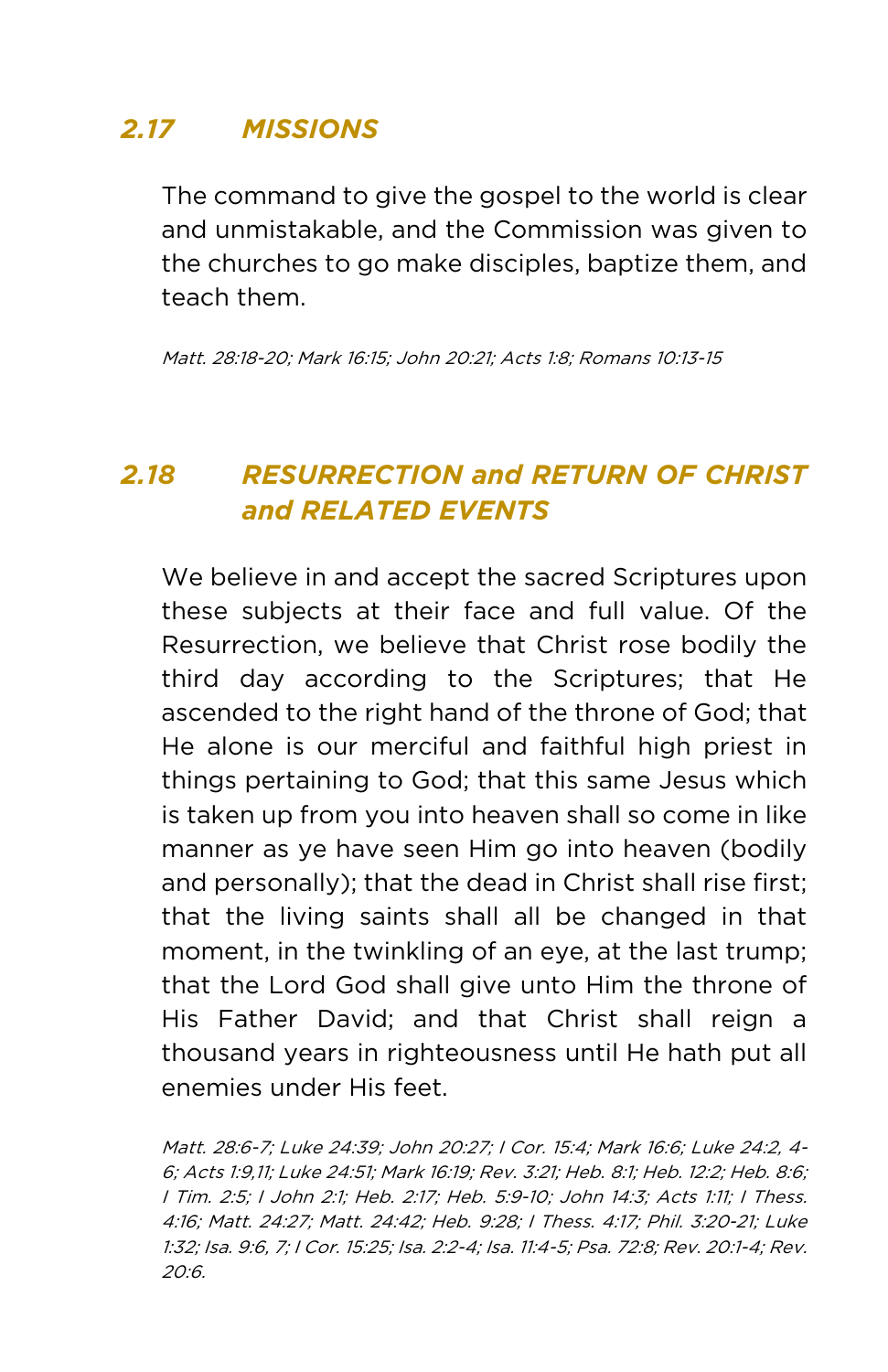### *2.19 THE GRACE OF GIVING*

We believe that God's method of financing his earthly work, which is the spreading of the Gospel to all nations, the care of the churches, and the support of the ministry, is by the tithes and offerings of His people; that it is to be given to the Lord through His church or storehouse to be distributed as directed by the leadership of the Spirit as the need arises; that upon the first day of the week everyone will lay by him in store as God hath prospered him; that everyone is accountable to the Lord for one-tenth of his income; and that tithing was instituted long before the law was given, and it was practiced by the early church.

II Corinthians 8:7; I Corinthians 16:2; Hebrews 7:2-4; Matthew 23:23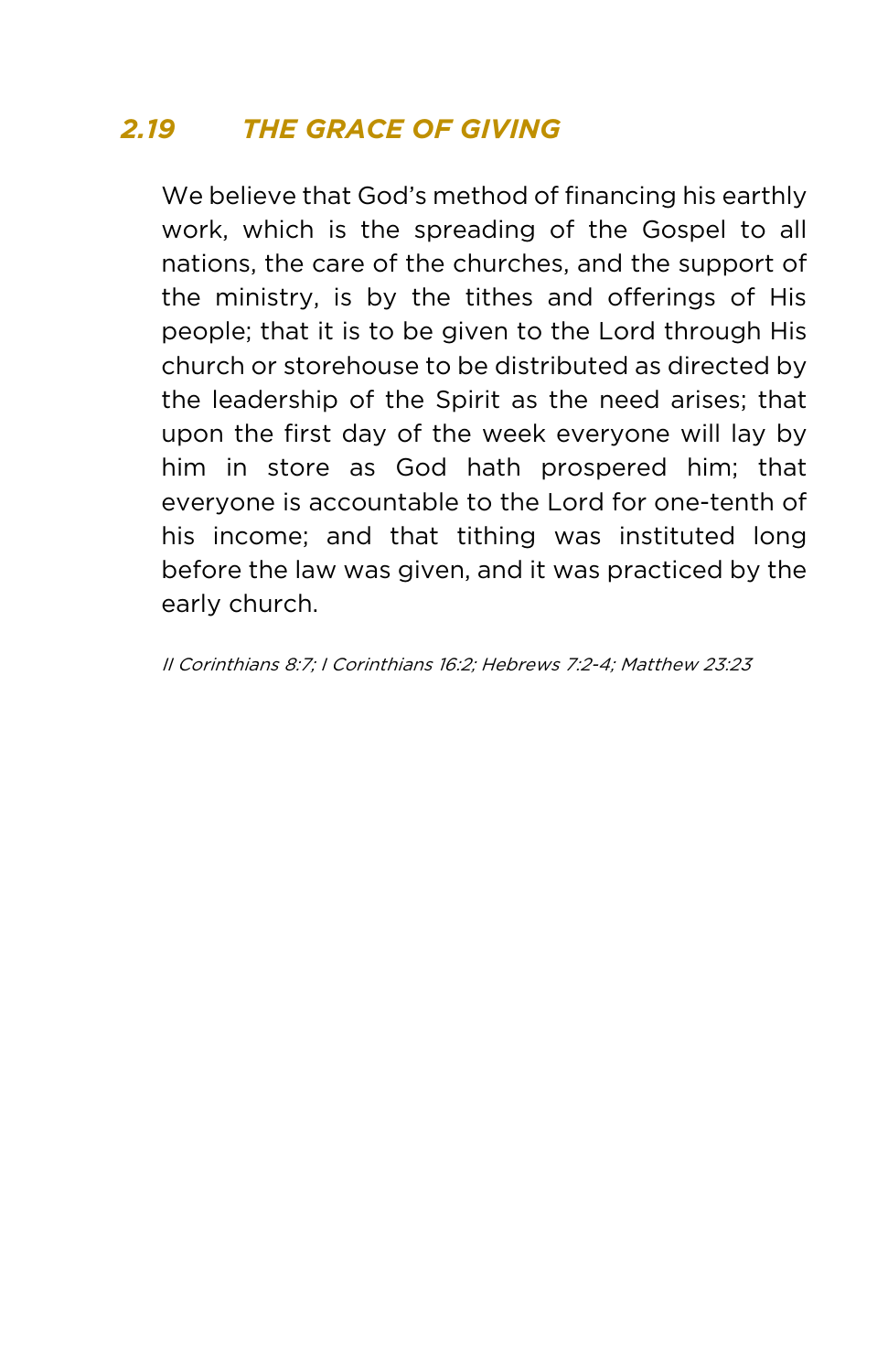## *3. ADMISSIONS*

Students are admitted based on available classroom space, the student's personal character, scholastic records, and/or entrance tests. The school reserves the right to place the child in a lower grade if deemed necessary. If a student fails to make acceptable scholastic progress, does not adjust to the overall program of the school, or becomes detrimental to the well-being and order of the school, withdrawal may become necessary. Students who have been expelled from their previous school(s), who have been withdrawn to avoid such action, or who have a history of discipline involving aggressive behavior, drug-related offenses, weapon violations, immorality, or significant absenteeism may not be permitted to enroll.

Any students who are enrolled under false pretense or contribute to the case for enrollment by either providing false information or withholding information may forfeit their opportunity to enroll or to remain enrolled. Central Baptist Academy, as a private institution, reserves the privilege of setting and maintaining its own standards for student conduct, dress, cleanliness, and scholarship. The school maintains the right to refuse admittance to anyone who fails to meet the entrance requirements and to suspend or expel any student who violates the standards set down in the Parent/Student Handbook or other rules of conduct as defined by the Administration.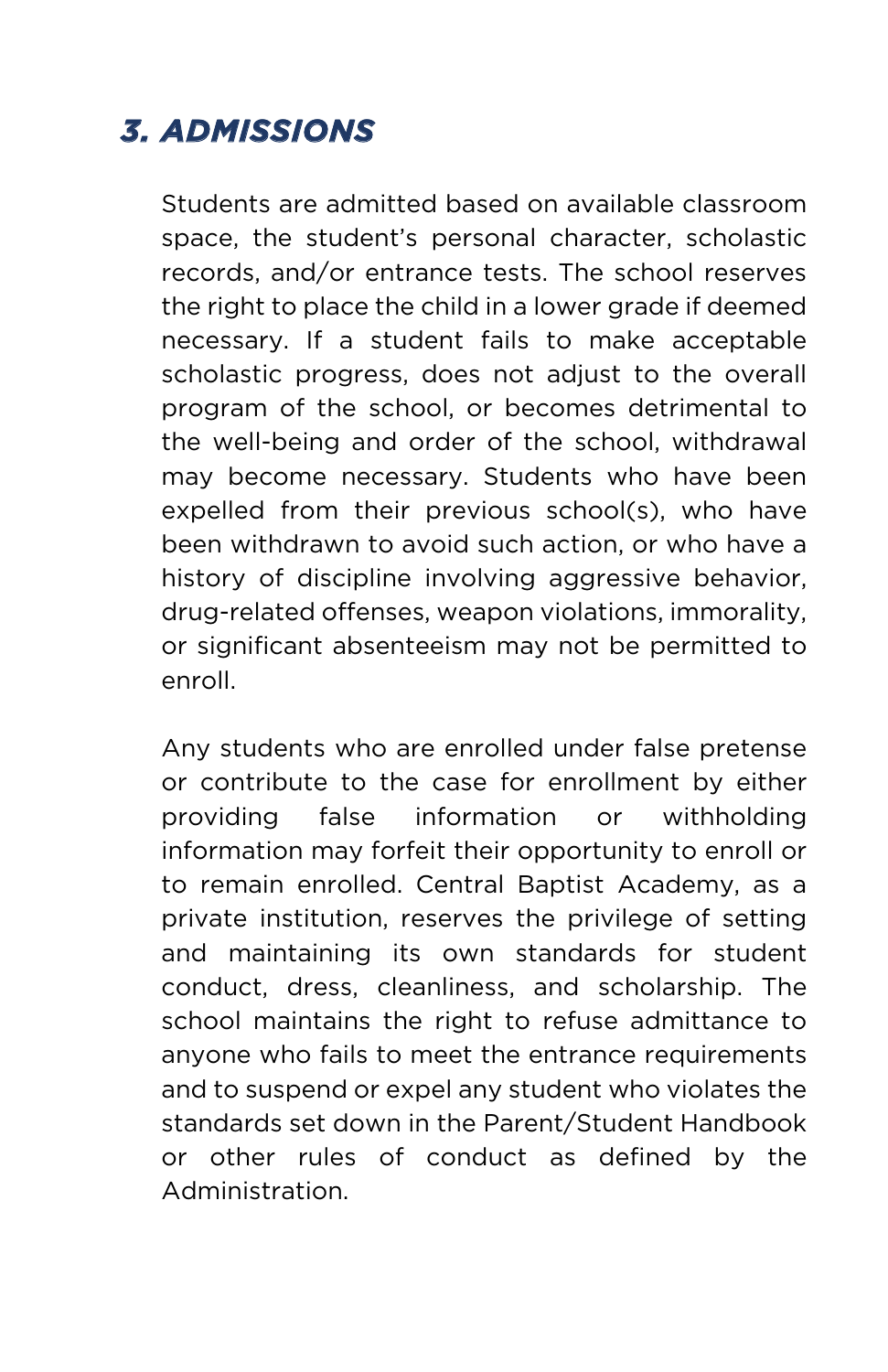### *3.1 Non-Discriminatory Policy*

Within the context of its theological convictions and missions, Central Baptist Academy admits students of any race, color, national and ethnic origin to all rights, privileges, programs, and activities generally accorded or made available to students at the school. It does not discriminate based on race, color, national and ethnic origin in the administration of its educational policies, admission policies, scholarship, and athletic and other school administered programs.

#### *3.2 Enrollment Procedures*

In completing an application, parents will obtain access to the registration packet by selecting the "apply now" button on our school website. Appointments may be made in order to test prospective 1<sup>st</sup> and higher-grade students. Preschool and Kindergarten students are not required to be tested prior to meeting with the Administrator for the pre-enrollment interview. An interview appointment and tour with the Administrator will be conducted to determine enrollment status of students. Applicants for K4 and K5 must be 4/5 by October 1 of the year for which they are applying. Students applying for  $1<sup>st</sup>$ grade must have previously completed Kindergarten.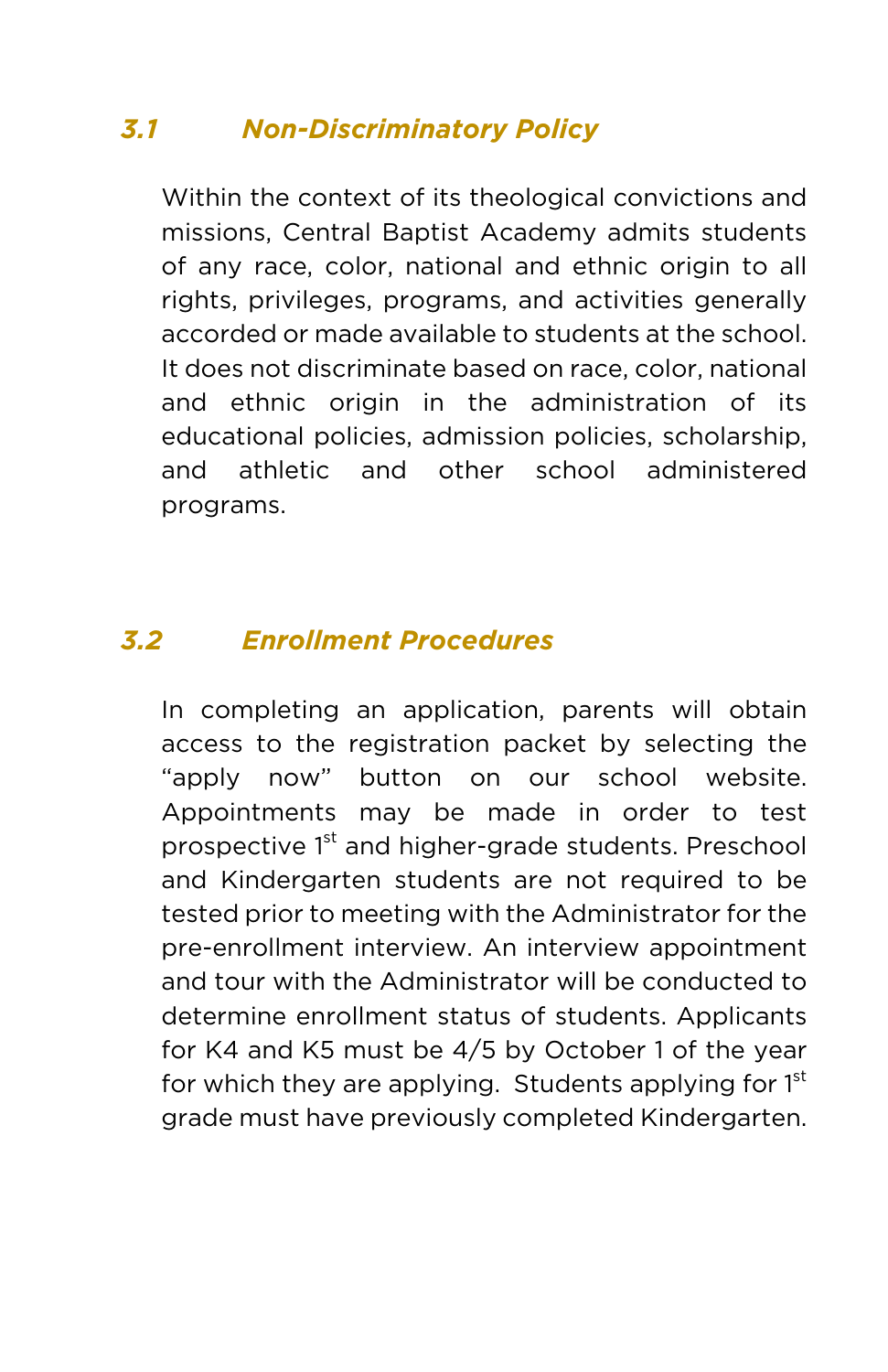### *3.3 Re-enrollment*

In February of each year, a re-enrollment packet with any tuition changes for the following year will be made available to parents. Re-enrollment by the announced deadline will guarantee an opening for the coming year. A \$50 late registration fee will be applied to all applicants who apply after May  $1<sup>st</sup>$ .

If re-enrollment is not completed by the deadline and classes are filled, a student may lose their spot for the coming year and be placed on a waiting list. All materials needed for enrollment will be available through Gradelink during early registration. Students are accepted on a first-come, first-served basis. A student is not fully enrolled and cannot attend class until the registration fee is paid in full.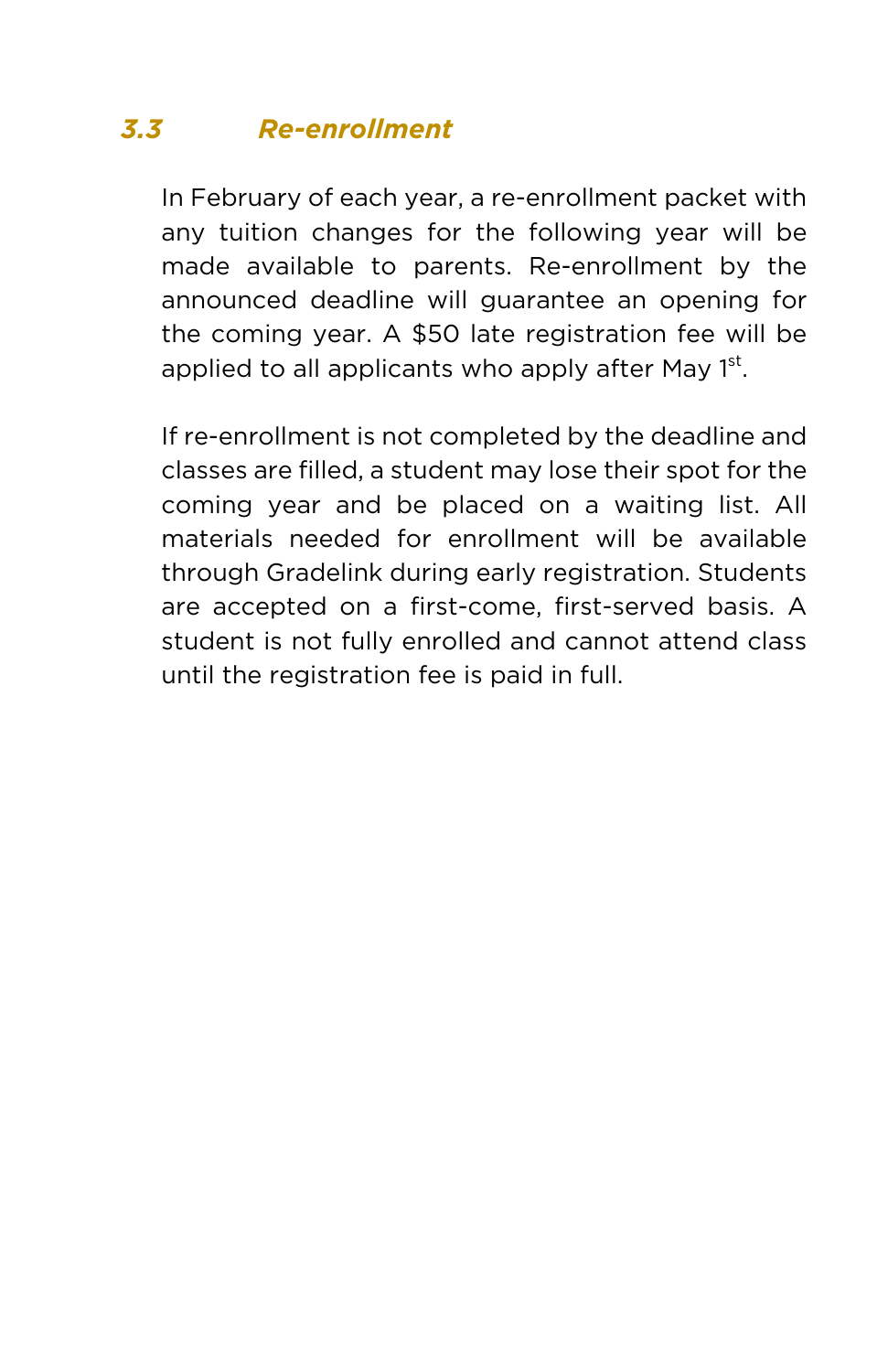## *3.4 Student Transfer*

Academic and other records will be requested from the previous school in writing by Central Baptist Academy for each transferring student. Grade placements will be determined after review by the school administrator. Credits awarded by the previous school will be accepted into CBA records upon approval of the administration.

Homeschooled students transferring to Central Baptist Academy must present proper documentation listing the courses taken, grades, and credits earned. Documentation must be signed by the parent or legal guardian. If homeschooling was done under the authority of a homeschool organization, an official transcript from that organization must be presented to Central Baptist Academy before placement in CBA is made.

A student will be considered for admission when the registration forms are submitted along with the following:

- A copy of most recent achievement test scores
- A copy of current or most recent report card

After the student's credentials have been reviewed, a email regarding his/her admission status will be sent to the parent or guardian. All students are accepted under a general probation for the first year. All students must be living at the home of a parent or legal guardian.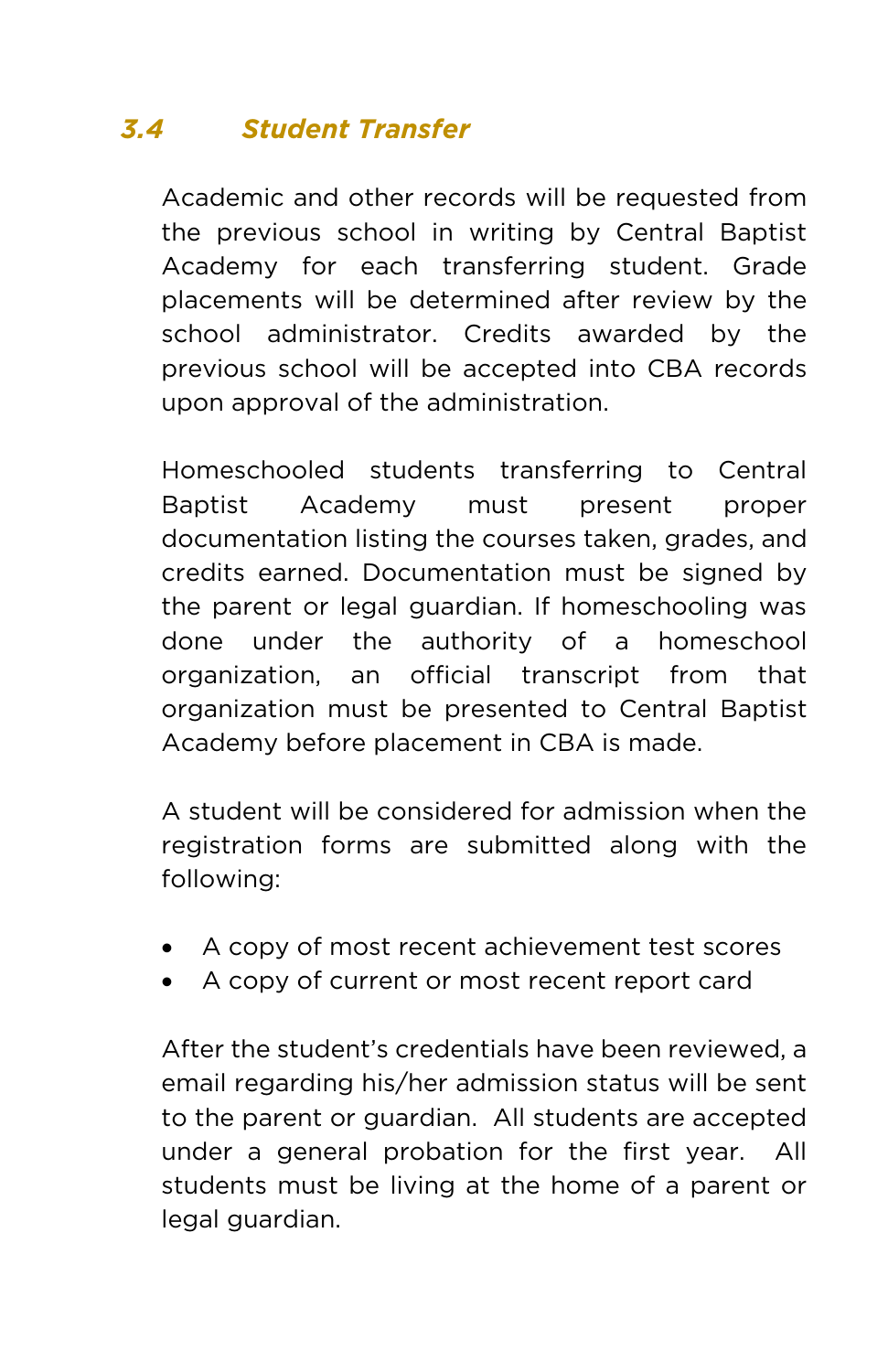Before the first day of school, each student is required to have on file a Health Record listing all immunizations, diseases, and illnesses. Immunizations must be dated, and the form must be signed by a physician. Those who have elected to exempt their child from any/all mandated immunizations must complete and submit an exemption form to the school office by the start of the school year. These may be requested in our office or printed from the web.

Parents of students must sign a statement that they have read the handbook and will support the guidelines stated in the handbook. Students 4<sup>th</sup> grade and higher are encouraged to read the handbook from section 11 to the end. Attendance is a privilege at CBA. This privilege may be forfeited at any time if a cooperative spirit is not maintained in complying with the rules and regulations by both student and parents.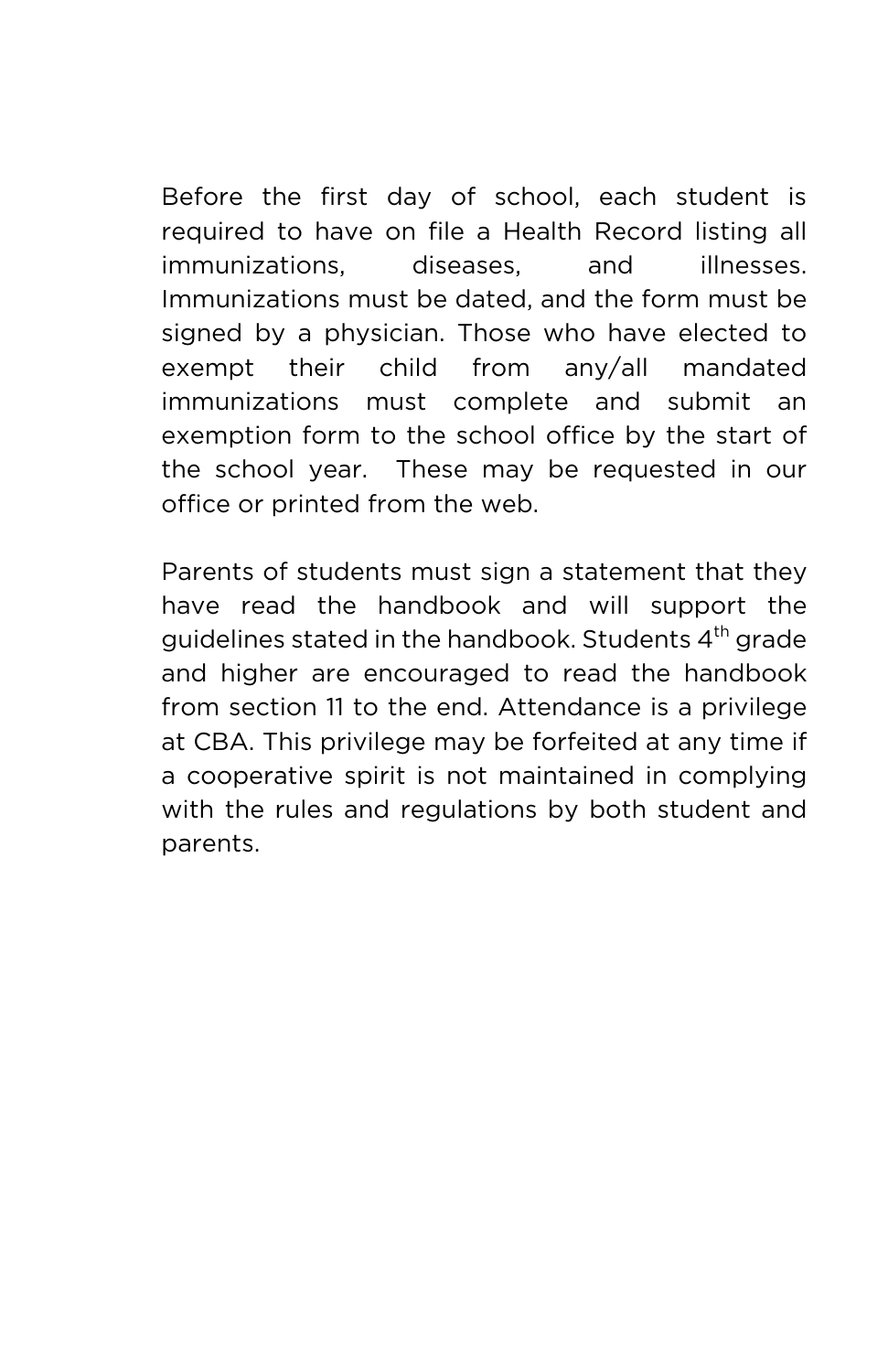## *3.5 Withdrawals and Dismissals*

The parent of any student who wishes to withdraw from Central Baptist Academy must notify the administrator in advance. The registration fee is nonrefundable. Tuition is refundable if a student is withdrawn before July 1<sup>st</sup>. However, one full month's tuition is required for any fraction of a month attended (No refunds will be given for partial month's attendance). Records and report cards will not be released until all bills are paid in full and all materials have been returned.

Dismissal or expulsion of a student from Central Baptist Academy is a serious matter. For this reason, much consideration is given to all circumstances before the student is expelled. A student will be dismissed from school for violation of the rules and policies of the school. At such time, parents or guardians will receive notification of the reason for dismissal. CBA believes that our program for discipline is fair and gives all parties ample warnings. The purpose of Central Baptist Academy is not to act as a reform school, but as an educational ministry of Central Baptist Church to exemplify the Lord Jesus Christ in act and deed. Expelled students will not be permitted to return the current year and one year afterwards as a minimum before any consideration will be given for re-entering at the discretion of Central Baptist's Administration. After that minimum one-year absence, the student may be considered for re-enrollment in CBA under the following conditions: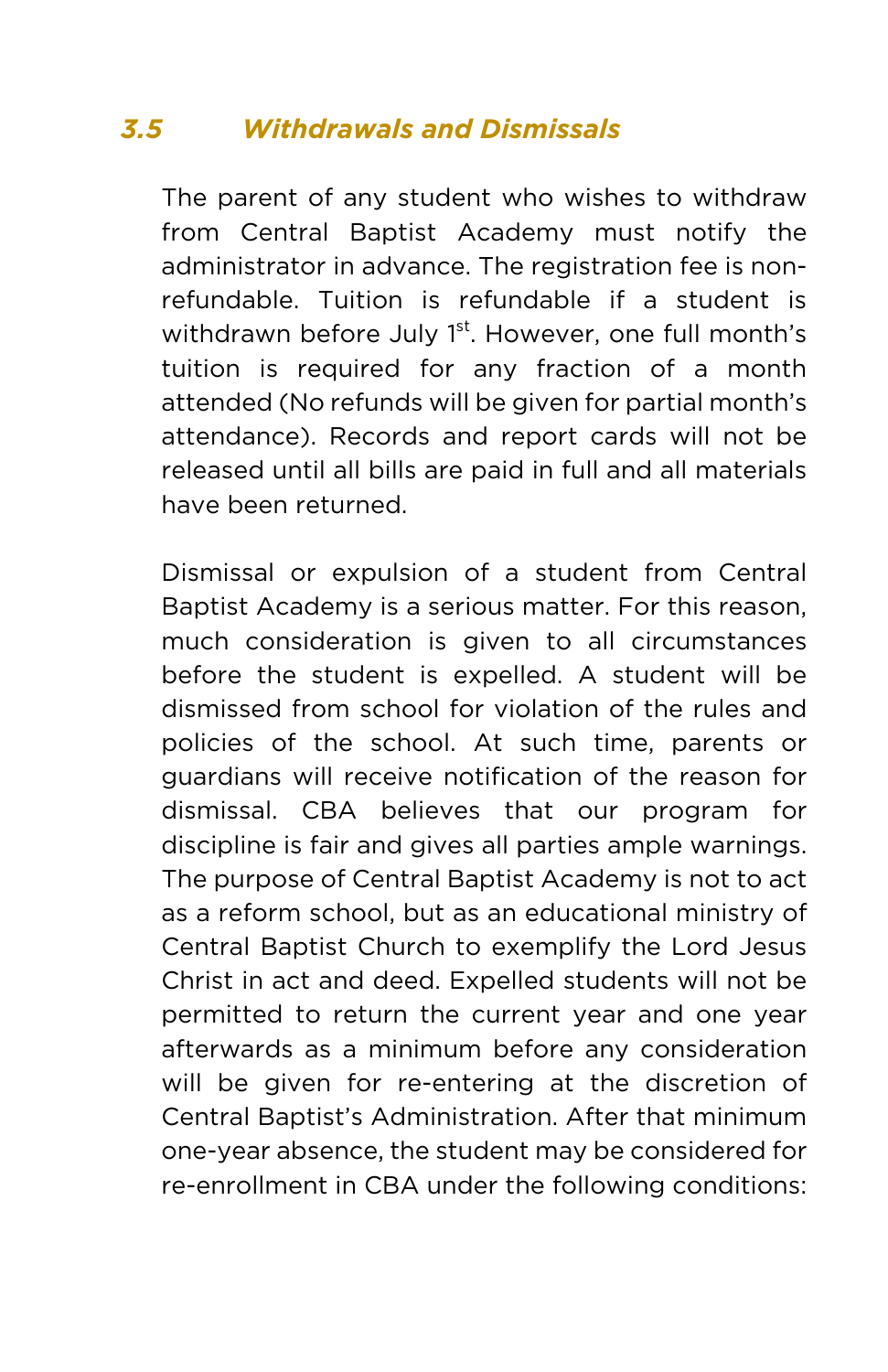- The authorization of the administration.
- The student has made necessary personal changes in his/her life.
- He/she is willing to be received back on a oneyear probation trial basis.

The Administration reserves the right to review extenuating circumstances on an individual basis. Any student that would be permitted to return to the school would then do so under very strict probationary measures.

#### *3.6 Special Behavioral Issues*

While CBA does not discriminate those with behavioral or learning disabilities, CBA is unequipped to properly handle those with unique challenges in the classroom. The administration reserves the right to determine the enrollment status of each student, including those that would be better served by a school that is staffed and trained to handle special cases.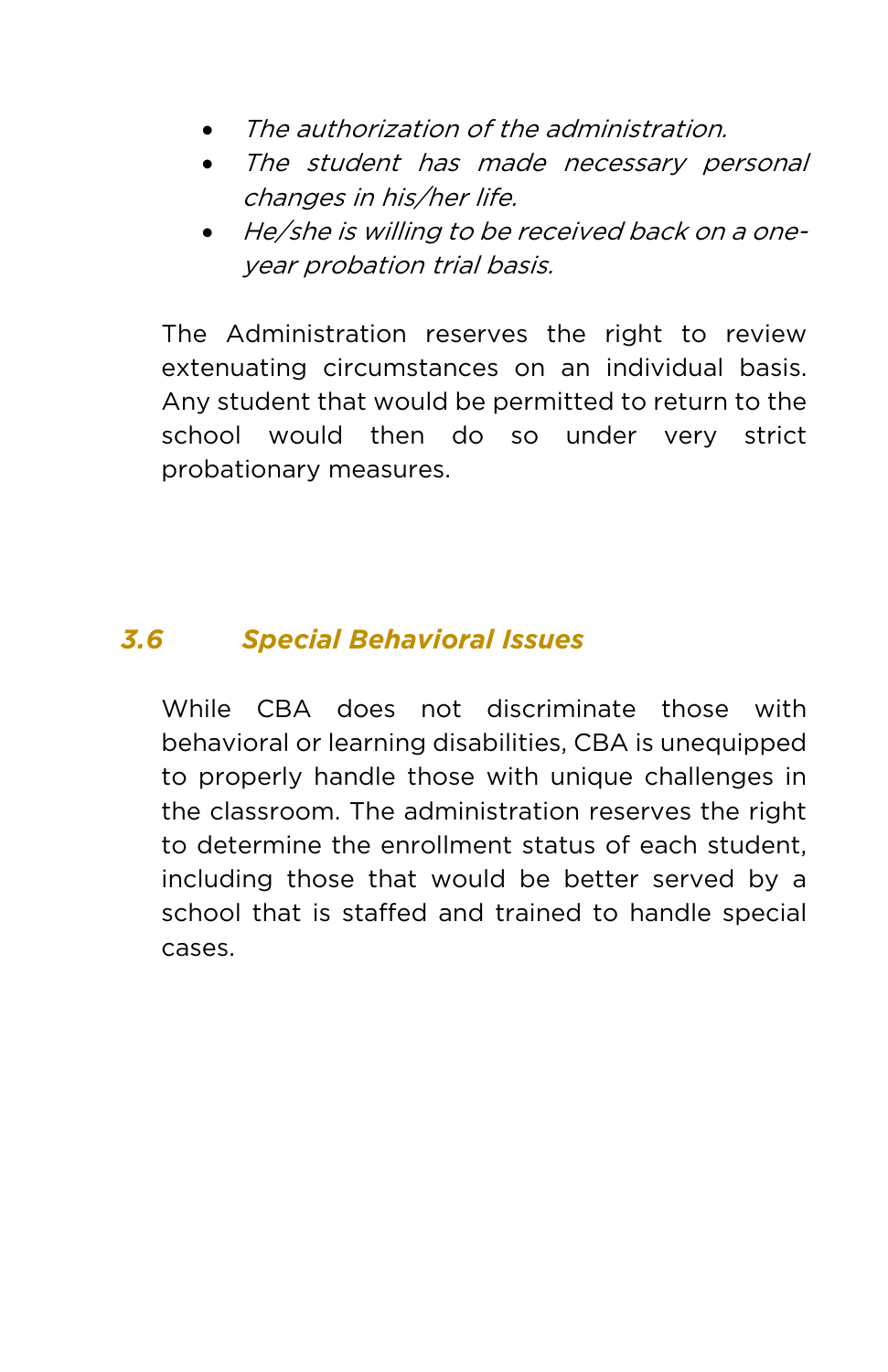## *4. FINANCIAL INFORMATION*

#### *4.1 Payment information*

Central Baptist Academy neither solicits nor accepts government funds of any type. Therefore, it is necessary that fees and tuitions be paid when due. Prompt payment of tuition is vital and essential to the ongoing operation of the school. A current schedule of tuition and additional fees is available in the school office. Tuition payments should be received in the school office on the first day of each month.

Any payment received after the tenth day of each month may be assessed with a \$10.00 late fee (When the tenth falls on a Saturday or Sunday, tuition payment may be made on Monday without paying the late fee.). Report cards will not be issued to any student whose account is not current.

If an account becomes thirty days past due or has an outstanding balance of more than \$200.00, the student(s) may be subject to withdrawal until the account is current. All charges must be paid in full before the student(s) may return. School records will not be released to another school until the account is paid in full.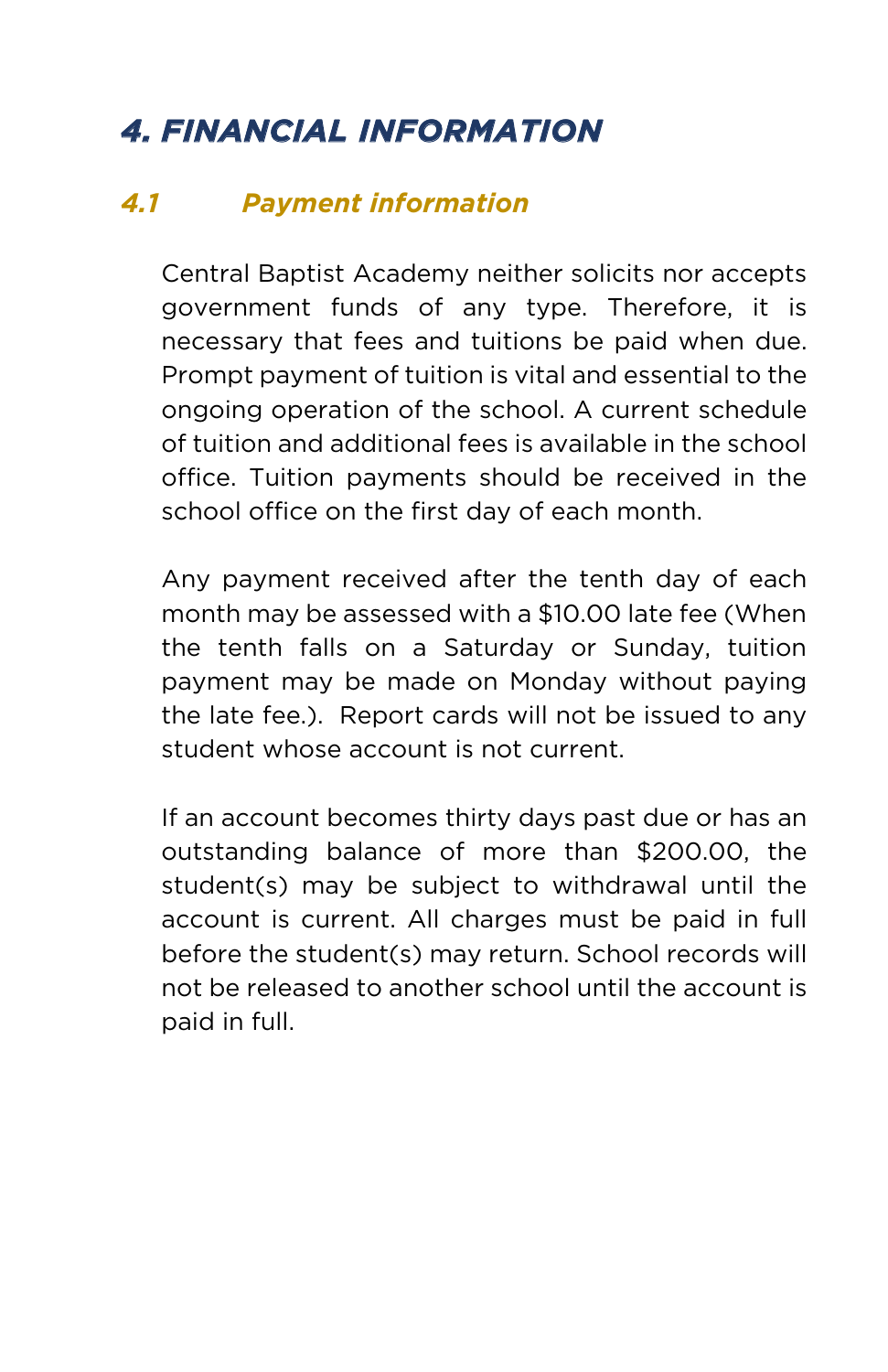## *4.2 Online Payments*

Parents wishing to pay an amount online may do so utilizing their Gradelink login. By selecting Billing from the options on the left column, payment information can be entered for a single or ongoing payment. A small convenience fee will be assessed for all online payments submitted.

#### *4.3 Returned Checks*

All returned checks have a \$25 return fee assessed to the account the first time a check is returned. The second time a check is returned, there will be a \$50.00 fee. After the second offense, all tuition payments must be made online. We are unable to accept post-dated checks.

#### *4.4 Fundraising*

Central Baptist Academy endeavors to keep low tuition rates for the benefit of each family. For this reason, we may conduct an annual fundraising program and anticipate each child and/or parent's participation in helping raise additional funds needed for the designated school projects. Participation in these fundraisers by parents and students is highly encouraged. The school receives no state or federal assistance other than a tax exemption status.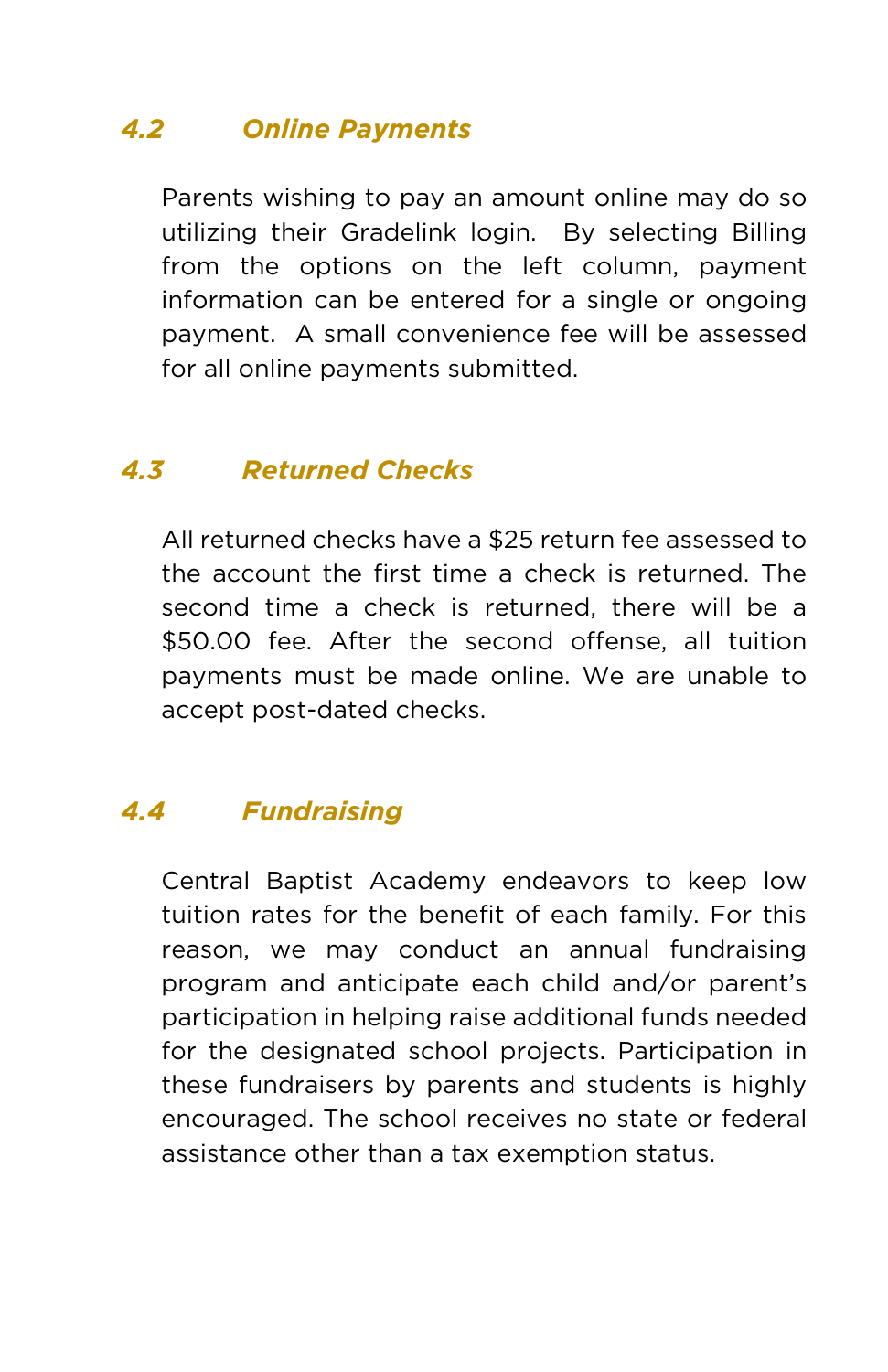## *5. ATTENDANCE POLICIES*

#### *5.1 Arrival and Dismissal of Students*

Parents are encouraged to drop their children off under the office pavilion and move quickly out of the way so others can drop off their children expeditiously. Those arriving after that time must escort them to class through the office entrance. Do not leave your car unattended anywhere where students are dropped off. When going to the office at any time during the day, park in available parking spaces. Any student arriving after 8:30 A.M. must come to either the Administrator's office or the school secretary's office to receive a note stating to the teacher the reason for tardiness.

Parents can pick up their student at the Family Life Center (east side of CBC building). Students going home by car must be picked up by someone listed as "approved for pickup" on Gradelink. At 3:30 P.M., students are taken to the Family Life Center to be picked up. We request that you do not ask for students to be dismissed early. Parents must send a note or call the office by 2:30 P.M. to change their child's transportation home if it is not someone "approved for pickup" in Gradelink. Students will be sent to the Administrator's office for early pickup when necessary.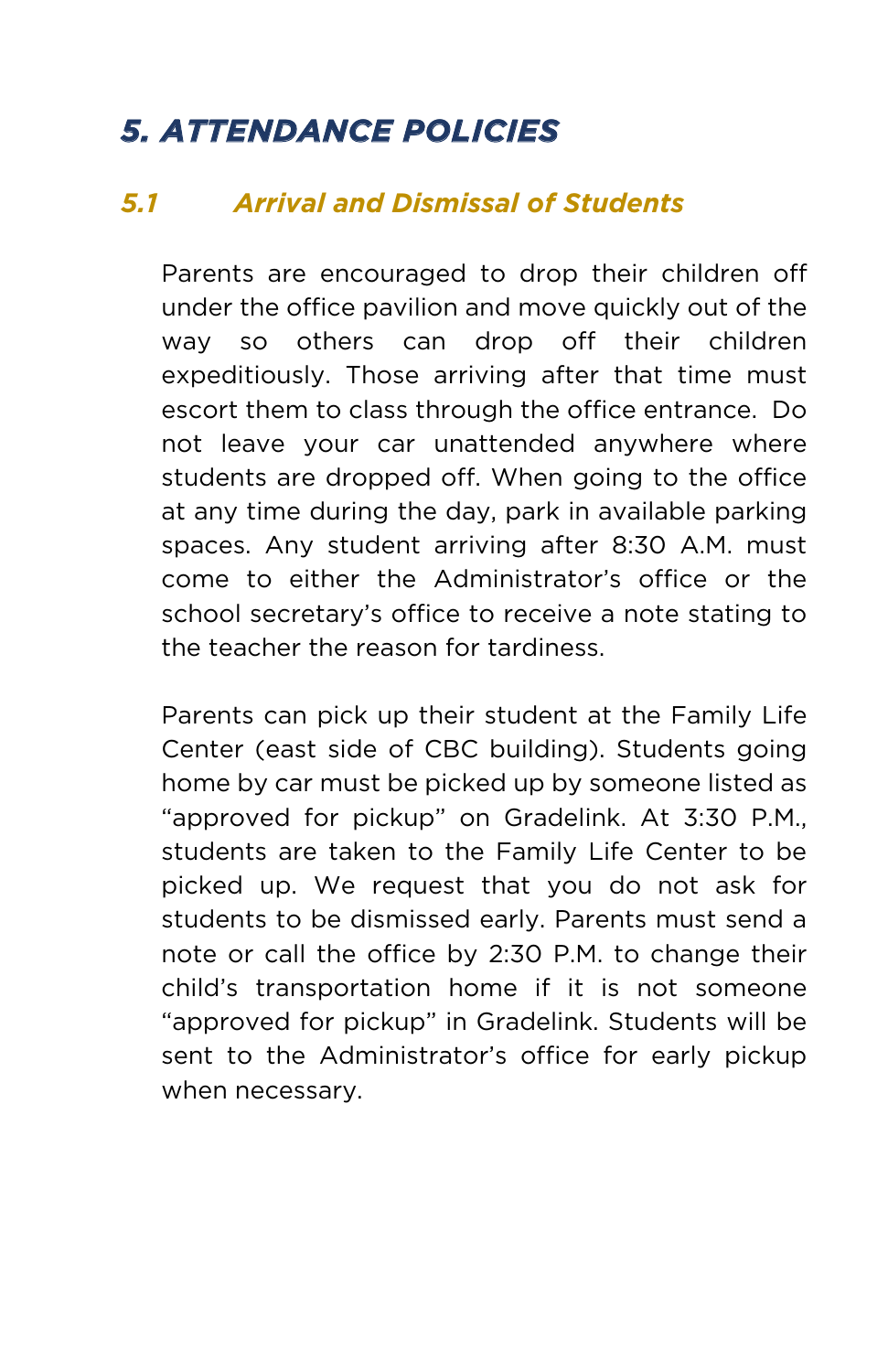### *5.2 Tardiness*

School starts at 8:30 A.M. Students are expected to be in class at 8:30 A.M. to be considered on time for school. While emergencies will be understood, persistent tardiness will not be accepted. Three unexcused tardy marks per quarter equal an absence. Students who are one or more hour late, or are picked up one or more hour early, will be counted absent for ½ day. Absences consequently affect student grades.

### *5.3 Early Dismissal*

Frequent early dismissals are not conducive to learning. Prior notice is necessary so that students can gather their work. Coming unannounced to pick up students without warning interrupts the teacher's class and schedule. A phone call to the office, and/or a note in the assignment planner is appreciated. Students checking out early must be signed out in the office and have all work completed and ready to turn in the next day.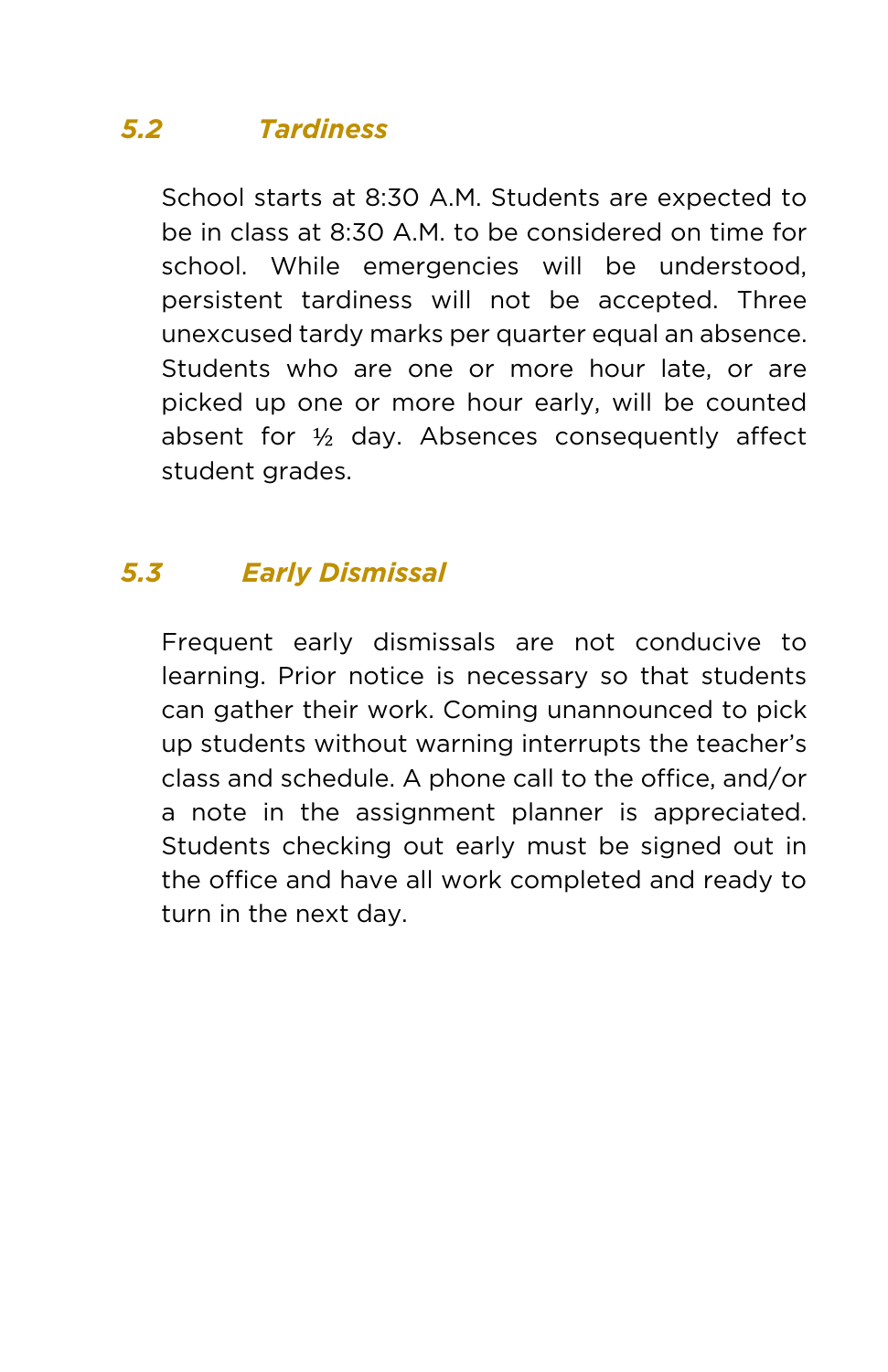### *5.4 Absences*

There are no excused absences except for student illness, death in the immediate family, or doctor and dentist appointments. Appointments lasting more than 2 hours of missed class time must be given a doctor's note. Excessive unexcused absences may result in dismissal from school. No refunds on tuition are made because of absences.

If a child will be absent, the parent must send a note or email explaining the absence in advance. If they are unable to attend due to health or an emergency, the parent should contact the teacher before 8:00 A.M. the day to be missed. Work that is missed due to poor health or an emergency will be sent home upon returning to class and given two days per missed to be completed and turned in.

Students that are too ill to attend school must present a doctor's note to their teacher if absent for more than one consecutive school day. If a note is not given, then all associated absences will be recorded as unexcused.

Family vacations and trips should be scheduled during school vacations since it is often difficult for a child to make up work missed during an absence. Students should be prepared to take makeup tests and quizzes immediately upon their return to school.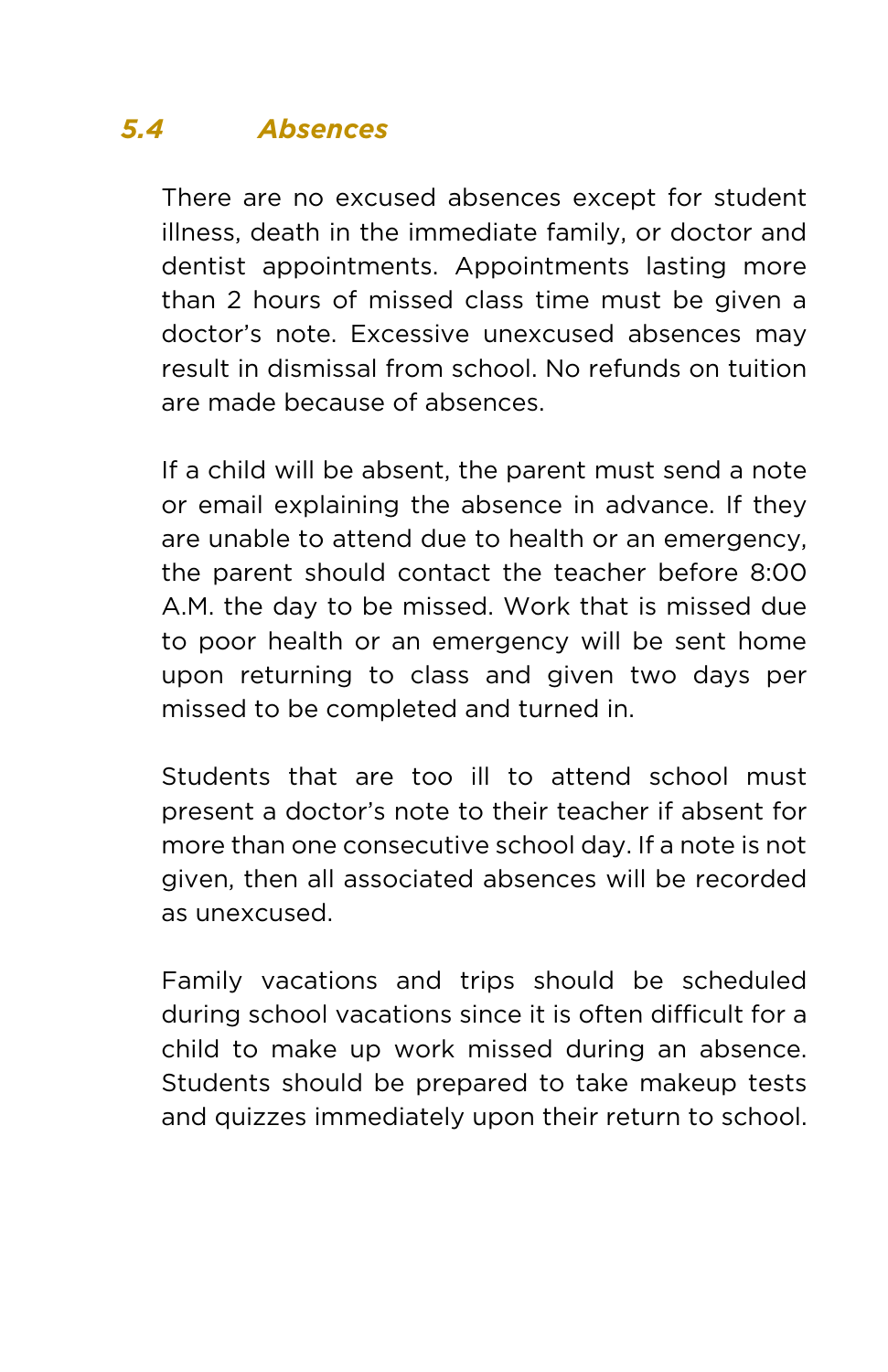If a student finds that an unexcused absence will be unavoidable, he should see his teacher several school days in advance to receive necessary make up work before the absence. This work must be made up in advance. Other missed work will be given following the

student's return and allowed 2 days per absence to be completed and submitted. Work not completed or received within that time will receive a zero. Final exams may not be made up.

Five unexcused absences will be allowed per semester without penalty. After receiving 5, a student will see a grade reduction of one percent per subject for every additional day classified as unexcused within that semester.

Absences connected immediately before or after a school break will be counted as double, unless approved otherwise by school administration.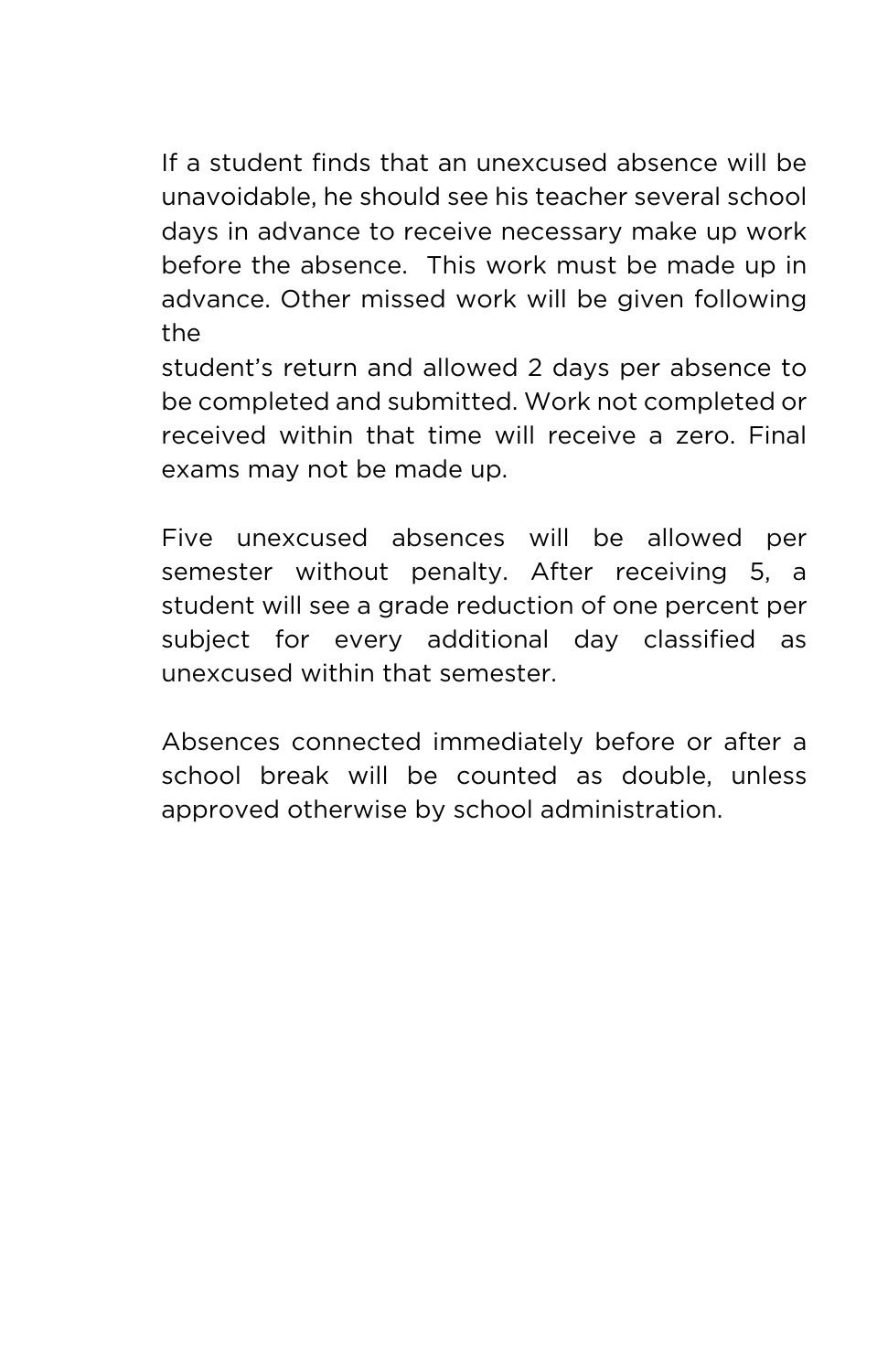### *5.5 Make-Up Work*

Students who are absent must check with the classroom teacher immediately upon returning to school in order to get all assignments missed. Students are allowed two days of grace for each school day missed in order to make up any work. Work not completed within that length of time may be recorded as a zero. Students must remember that they are responsible to check with their teacher regarding work which has been missed. (Example: If a student is absent from school on Monday, they have Tuesday and Wednesday to make up the work. All work must be turned in class time on Thursday.)

In the case of extended absences (such as serious illness, hospitalization, or death in the family), more time will be given and each of these cases will be considered on an individual basis. A student who is absent the day before an assigned test is excused from taking the test on the first day back to school.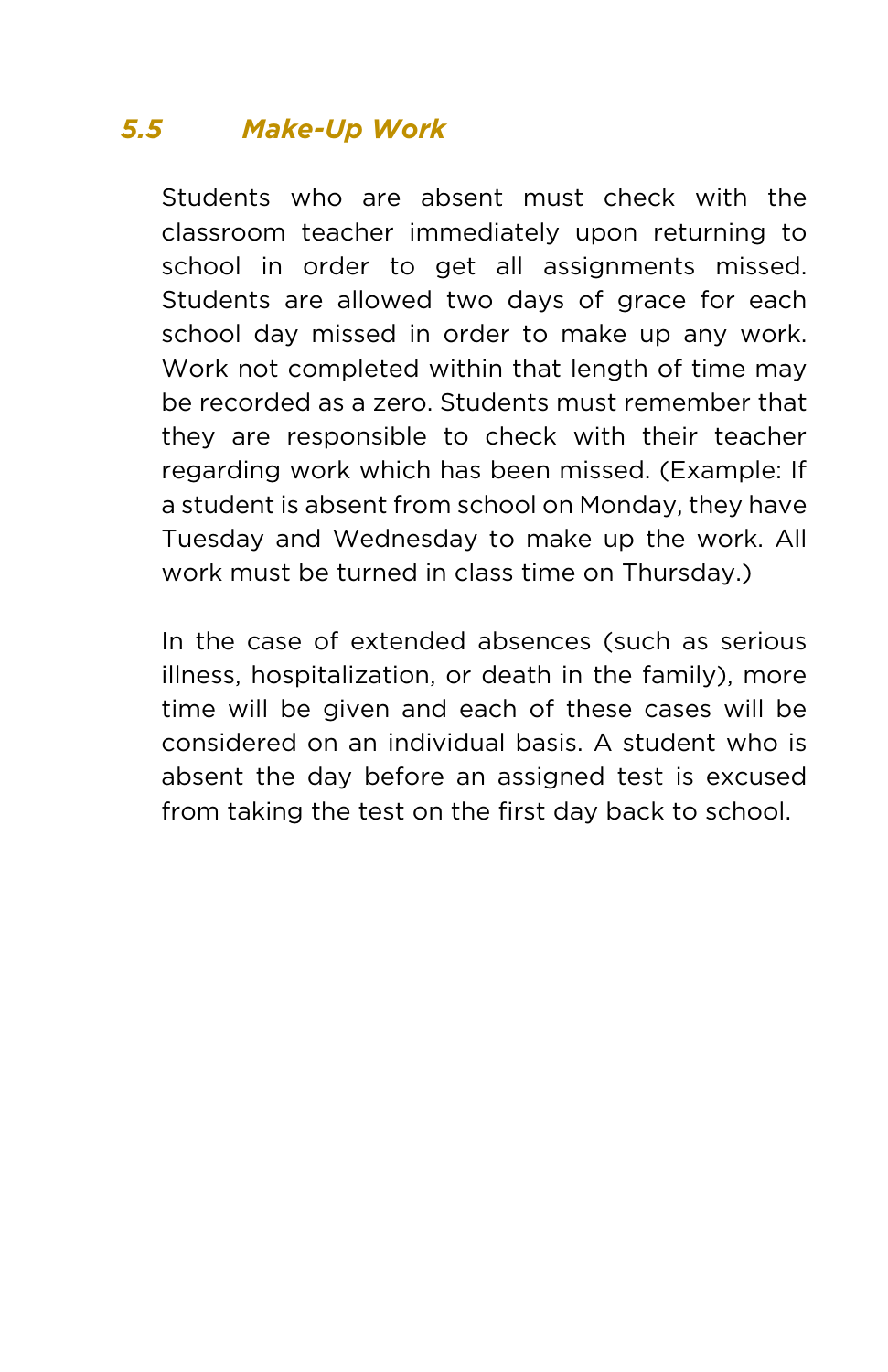### *5.6 Inclement Weather*

In the event of any severe weather warning, children will be taken to safe locations, including the choir room and adjacent staff offices. Proper evacuation procedures are kept in each classroom.

If Kay County school systems close due to severe weather, our school facility will also be closed. If this occurs during the day when your child is attending school, you will be contacted and expected to pick up your child immediately.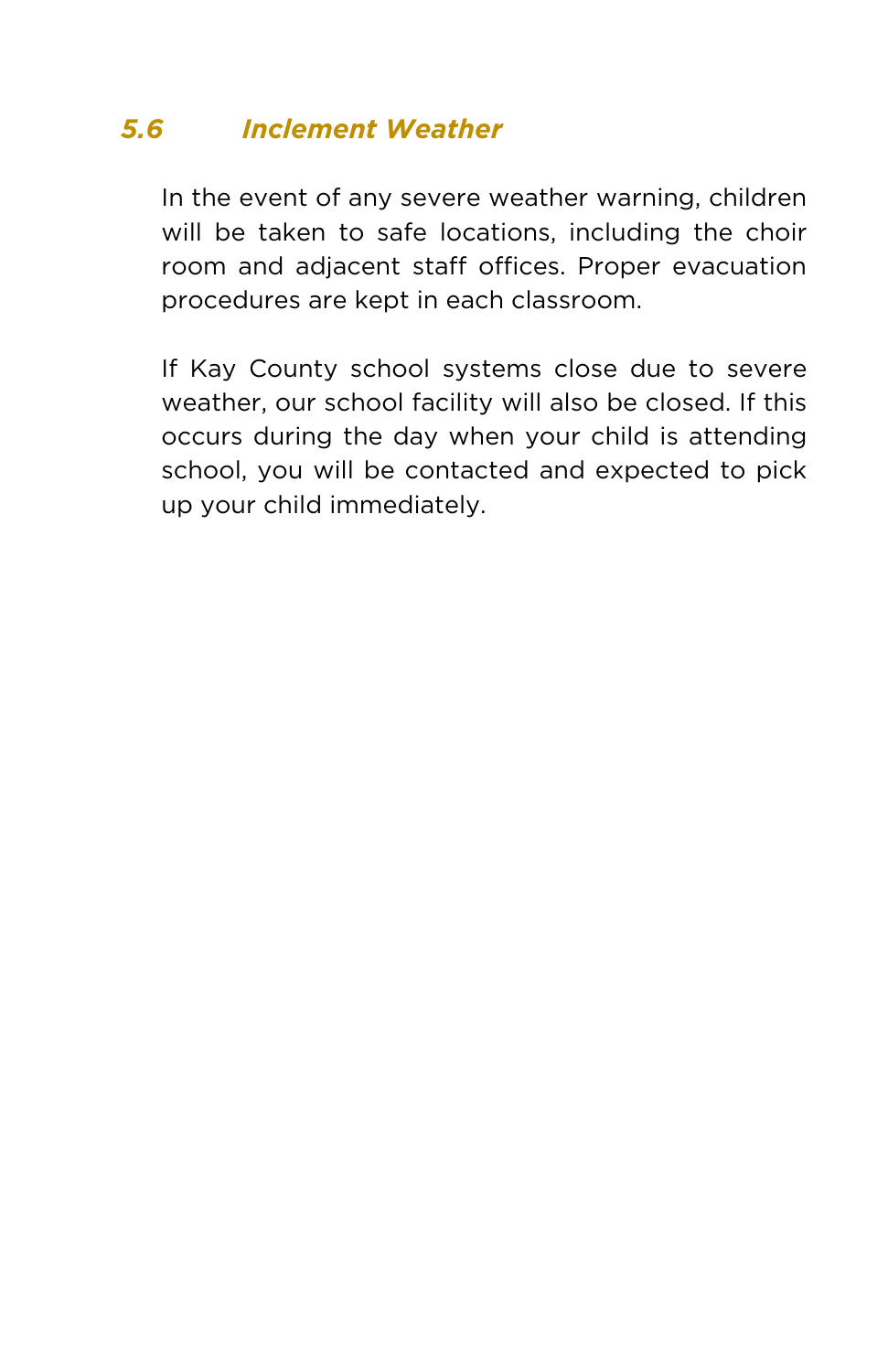## *6. ACADEMICS*

#### *6.1 Student Planners/Take Home Folders*

All students will be issued a daily planner at the start of each semester. These contain important information about dress code violations, attendance/tardy, homework offences, and daily assignments and discipline. To increase parentteacher communications, all parents of K4-6<sup>th</sup> grade students are asked to check their children's planner each night for notes from the teacher, discipline infractions notification, and to double check the completeness of each assignment noted within. Parents of  $7-12^{th}$  are still encouraged to check the planner but are not required to initial.

Take home folders are utilized in the K4-6<sup>th</sup> grade classes as a method for sending home important information and assignments, and for the student to return the same. Parents should develop a daily routine of checking both the student's planner and take-home folder each night to avoid missing important information.

#### *6.2 Gradelink*

Gradelink is an online, student information system that facilitates parent-teacher communication. Parents can check online for updates on their child's grades, assignments, calendar events, discipline information, and financial information. Additionally, all progress reports and semester report cards will be released through the parent's login.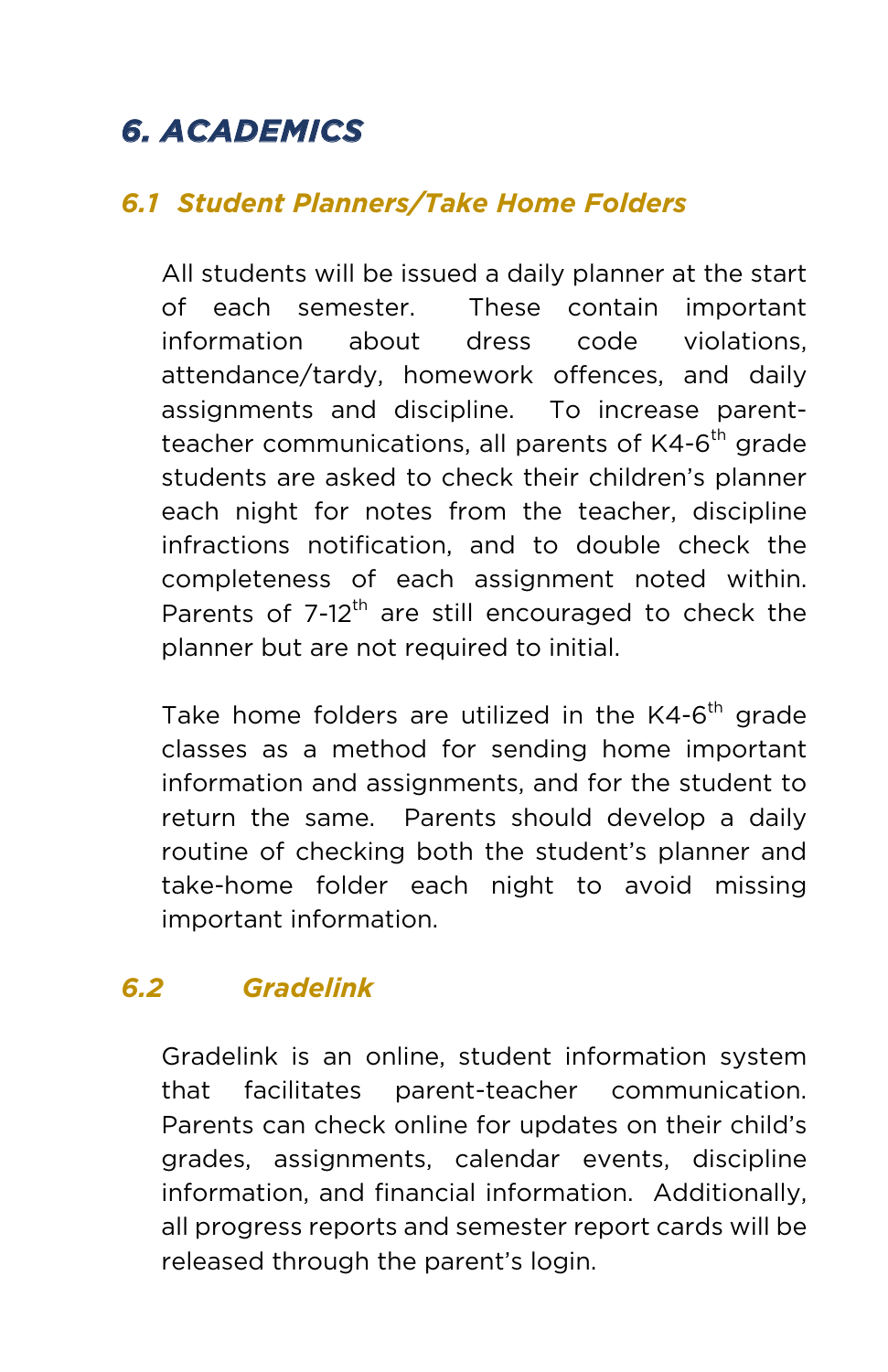### *6.3 Homework*

Homework is an important part of each student's educational process. Our teachers do not give unnecessary homework. That which is given will be checked by the teacher for the completeness, accuracy, and neatness.

Parents should review homework assignments with their children as a matter of interest, but the parent must not do the assignment for them. Students suspected of submitting work they are not completely responsible for will receive a zero on that assignment, or the next in order to be graded.

### *6.4 Grading Scale*

Letter Grade/Numerical Value

- A : 90-100%
- $\bullet$  B: 80-89%
- $\bullet$  C: 70-79%
- $\bullet$  D:60-69%
- $\bullet$  F: 0-59%

Teachers will post grades in Gradelink weekly, (no later than Friday). Progress reports will be sent home at the end of each nine-week period showing the pupil's progress. The reports are due back within two school days bearing the parent's signature. Parents may print their own copy of the semester report cards from within their Gradelink account.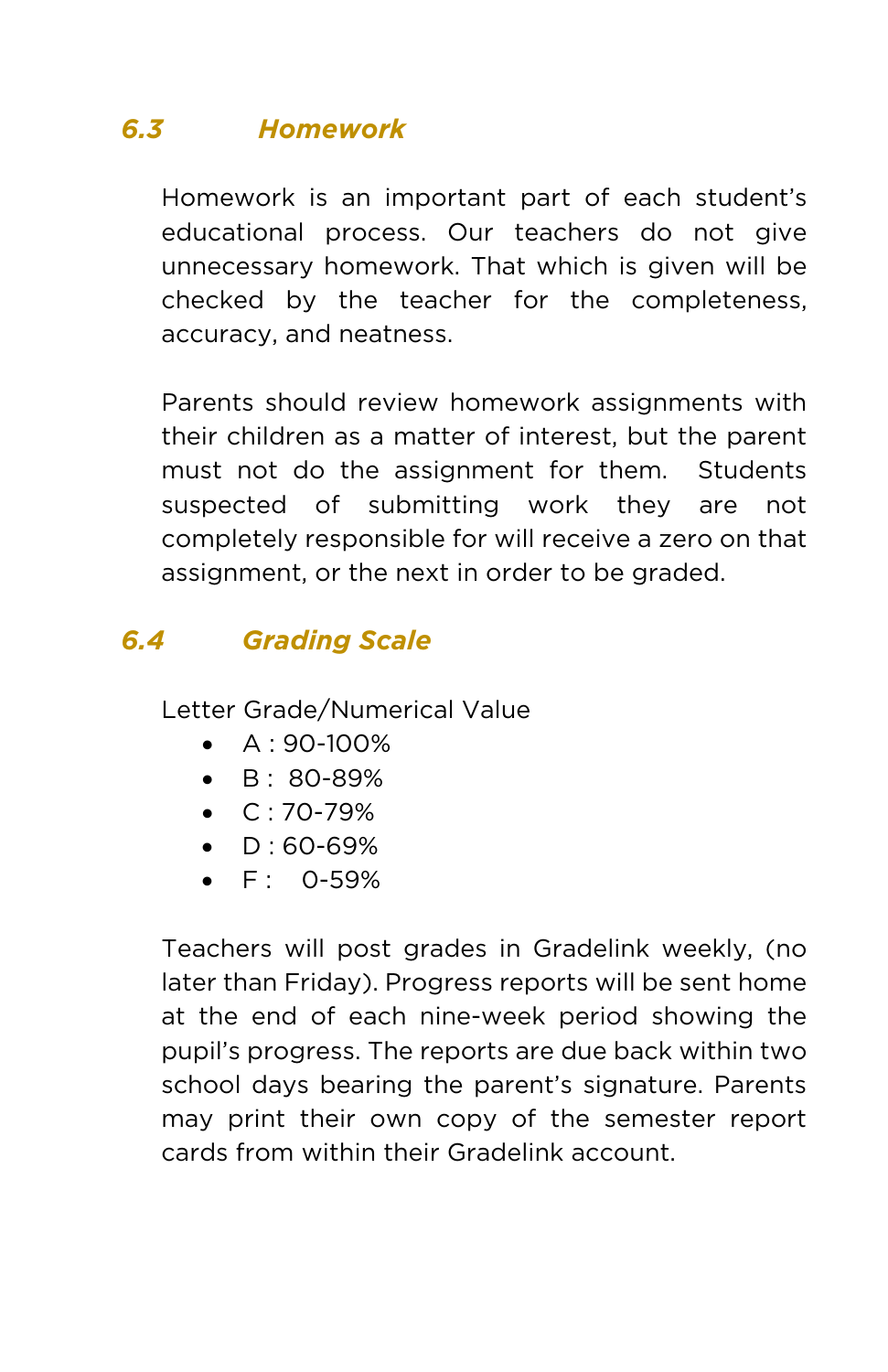## *6.5 Graduation Requirements*

Twenty-tree credits are required for Graduation. Required credits are as follows:

- 4 credits in English
- 3 credits in Mathematics
- 3 credits in Science
- 4 credits in Social Studies
- 4 credits in Bible
- 1 credit in Fine Arts
- 1 credit in Computer Technology
- 3 credits in Electives

## *6.6 Honors*

Valedictorian and Salutatorian awards are determined based upon the weighted Grade Point Average (GPA) earned for all courses taken in high school as calculated through May  $1<sup>st</sup>$  of the senior year. The Valedictorian must have the highest overall GPA. The Salutatorian must have the second highest overall GPA. If there is a tie in the GPA calculation, numeric averages will be used to determine the honor. Honor roll students and those with outstanding academic and character achievements will be recognized in an end of year ceremony. Honor roll students will be determined by course work completed through May 1<sup>st</sup>.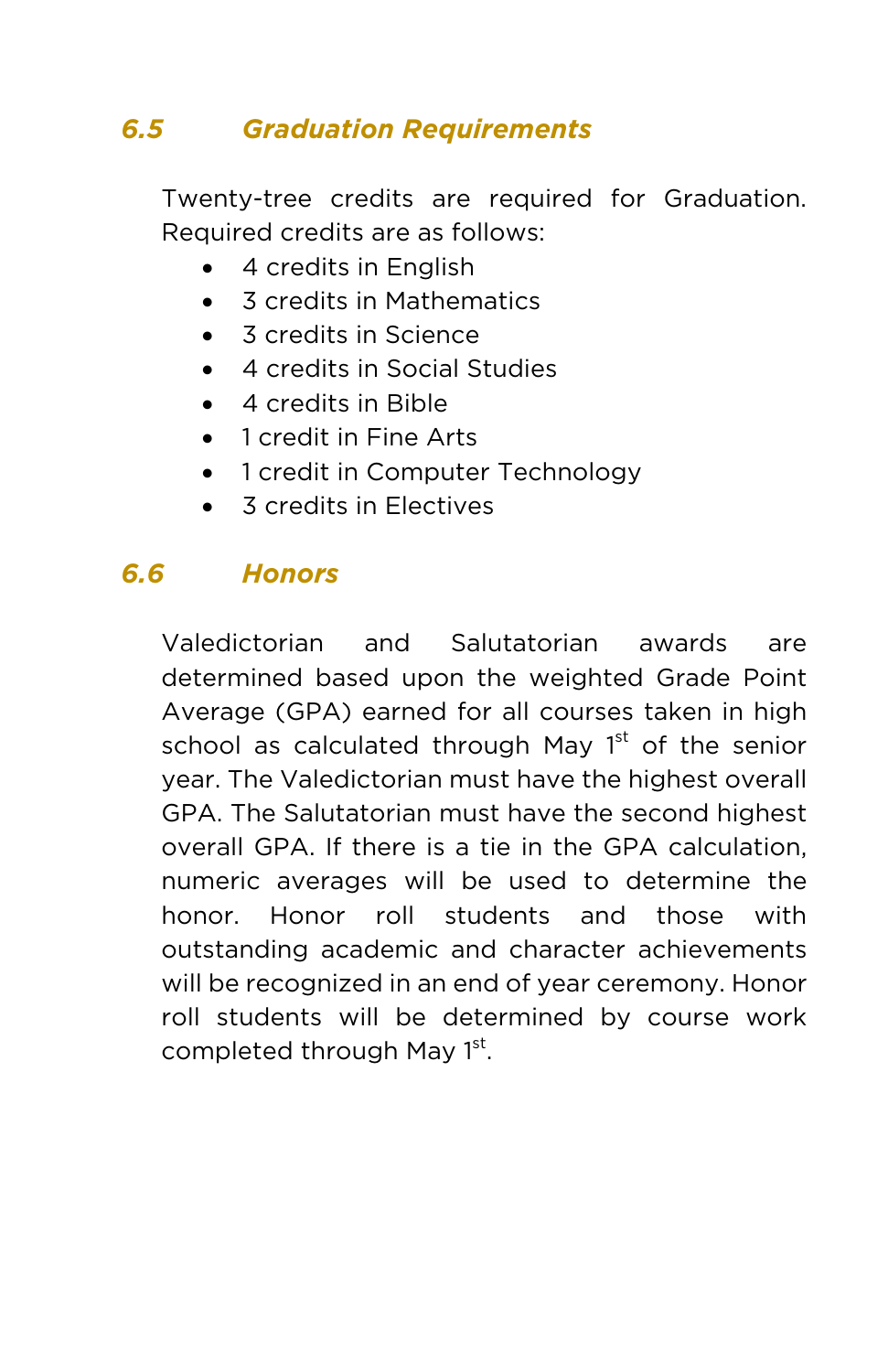## *7. BEFORE AND AFTER SCHOOL CARE*

Students will be able to arrive for school no earlier than 7:45 A.M.

Before school care will be provided at no additional costs.

After school care will be made available until 5:30 P.M. Parents will be charged \$5.00 per hour per child.

If a child is not picked up until after 5:30 P.M, the parent will be charged an additional \$10.00 per child for every 30 minutes late.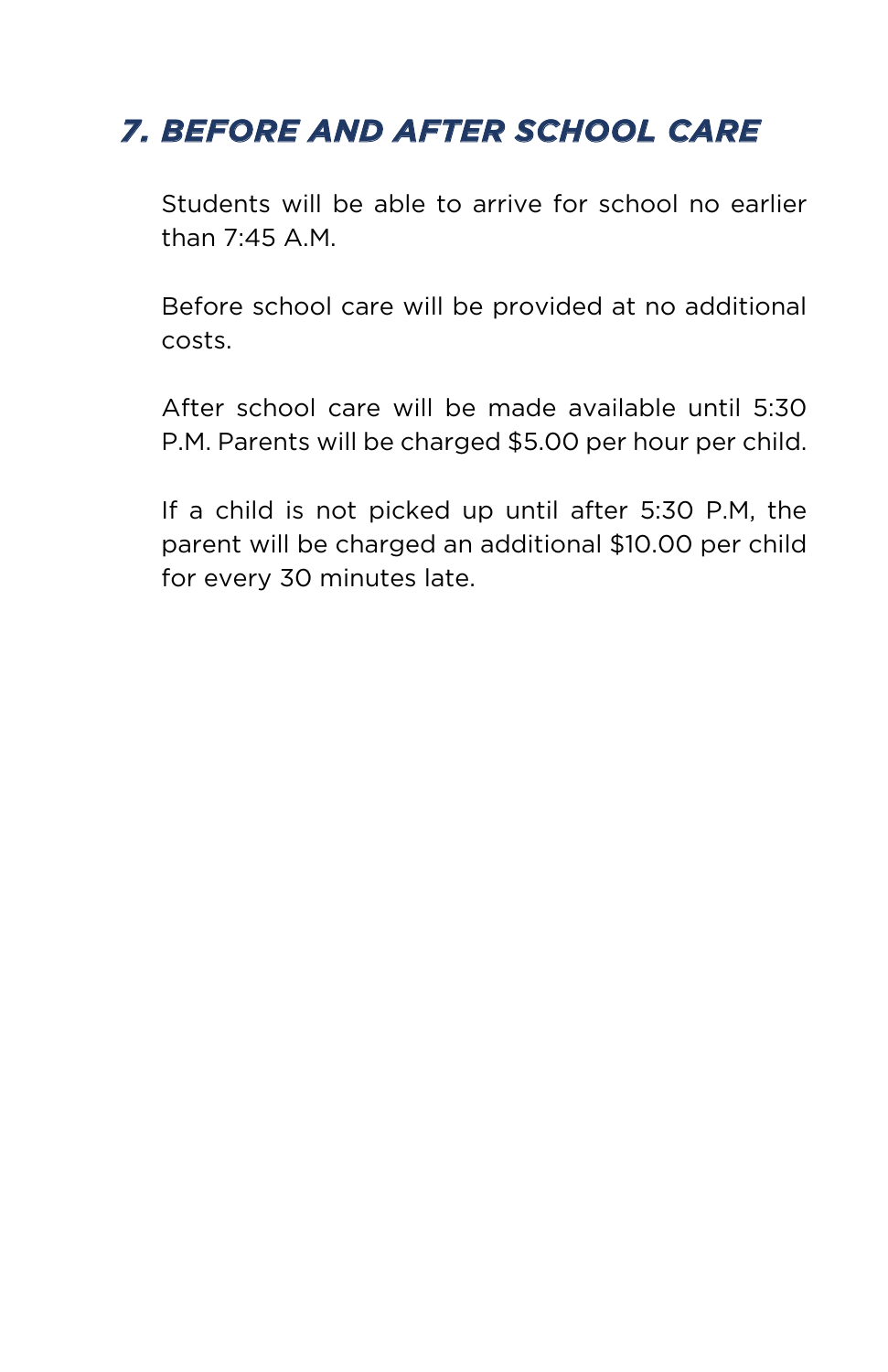## *8. HEALTH*

#### *8.1 Medication Procedure*

If a student needs to take medicine during school hours, it must be brought to the school office and left with the secretary. All medication must be in the original container labeled with the student's name, dosage, and time of administration. The school will not administer any medicine that is not labeled properly. No over the counter (non-prescription) medication will be given without a written statement from the physician or dentist. All medication will be kept in a safe and secure place. Medication Administration forms (available in the

school office) must be completed before any medication can be given. The student or parent will be responsible for picking up any medicine that needs to be taken home before the office closes at 4:00 pm.

Students are not permitted to have medication in their possession while at school and are prohibited from administering medication to other students. Cough drops are not considered medication and do not require a Medical Administration form. However, they may be left in the office or with their teacher.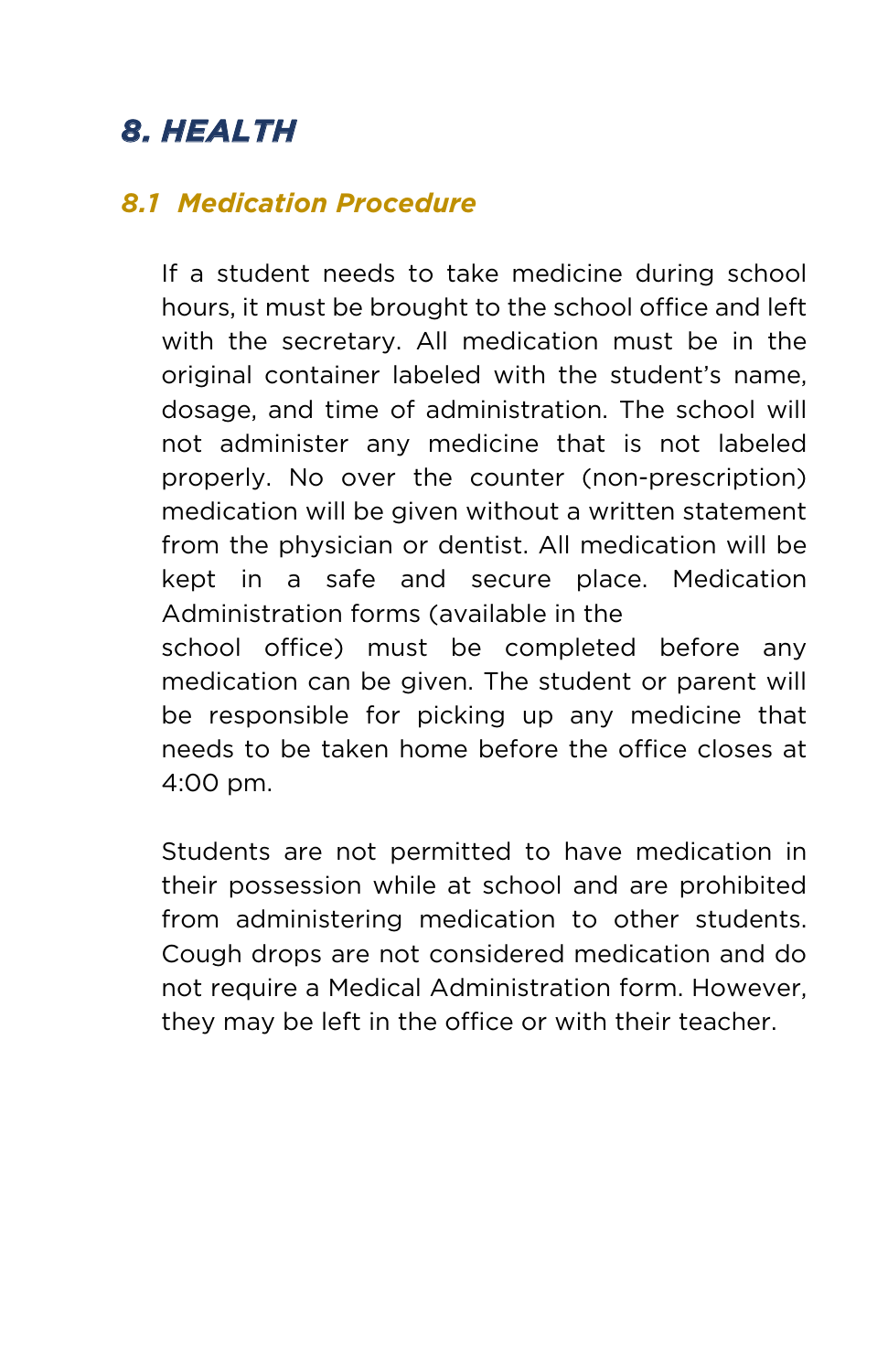## *8.2 Illness*

Students that develop a temperature of more than 99.9 will be isolated from other students and immediately sent home from school. If the office calls you to notify you that your child has become ill, parents are responsible to see that their child is picked up within 45 minutes of the phone call. Children should not return to school until the fever has broken for 24 hours without fever-reducing medicine. Students who are vomiting, have diarrhea, or are nauseous may not attend school until symptoms have subsided for 24 hours. At least 4 doses of antibiotics must have been taken over a 24 hour period for any type of strep or bacterial infection.

Any student who has been absent for 2 days or more because of illness will need a doctor's note for readmittance to class.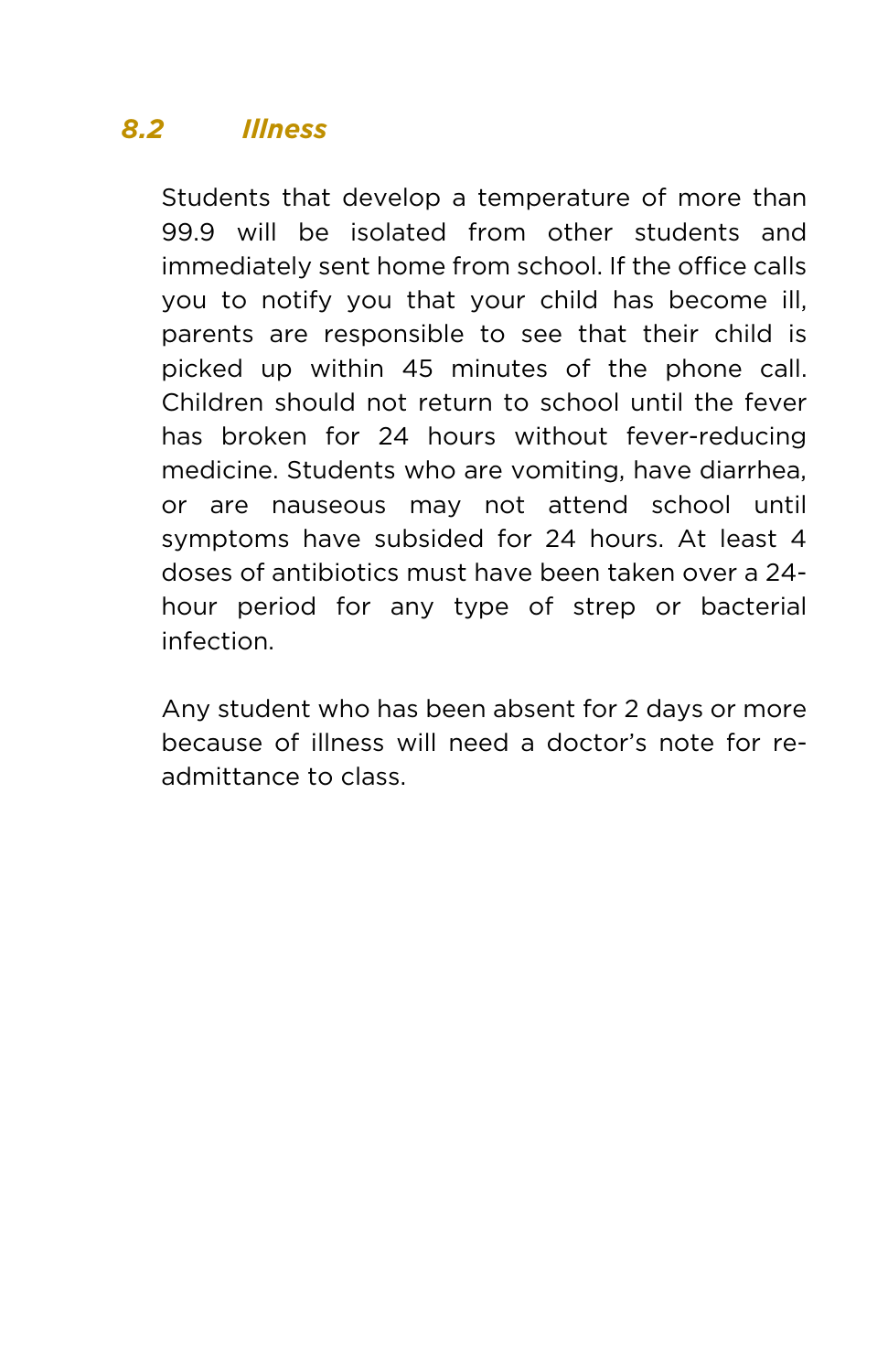## *9. COMMUNICABLE DISEASES*

CBA maintains a healthy environment by instituting controls designed to prevent the spread of communicable diseases. The term "communicable disease" shall mean an illness that arises as a result of a specific infectious agent that may be transmitted either directly or indirectly by a susceptible host or infected person or animal to other persons. A teacher or staff member who reasonably suspects that a student or employee has a communicable disease shall immediately notify the school administrator.

#### *9.1 Lunch Procedures*

Students must bring sack lunches daily. A microwave will be available to heat lunch items. All items not in a sack must have the students name on them.

#### *9.2 Head Lice*

Head lice, though not a disease, is contagious. If a child is found to have head lice, the child will be immediately isolated, and the parents will be called to take the child home. The child, other family members, and the home should then be treated for lice. The student must be kept home until the parent is sure the lice, eggs, and nits have been eliminated. Upon arrival back to school, the child will be checked again before he/she is allowed to go back to class.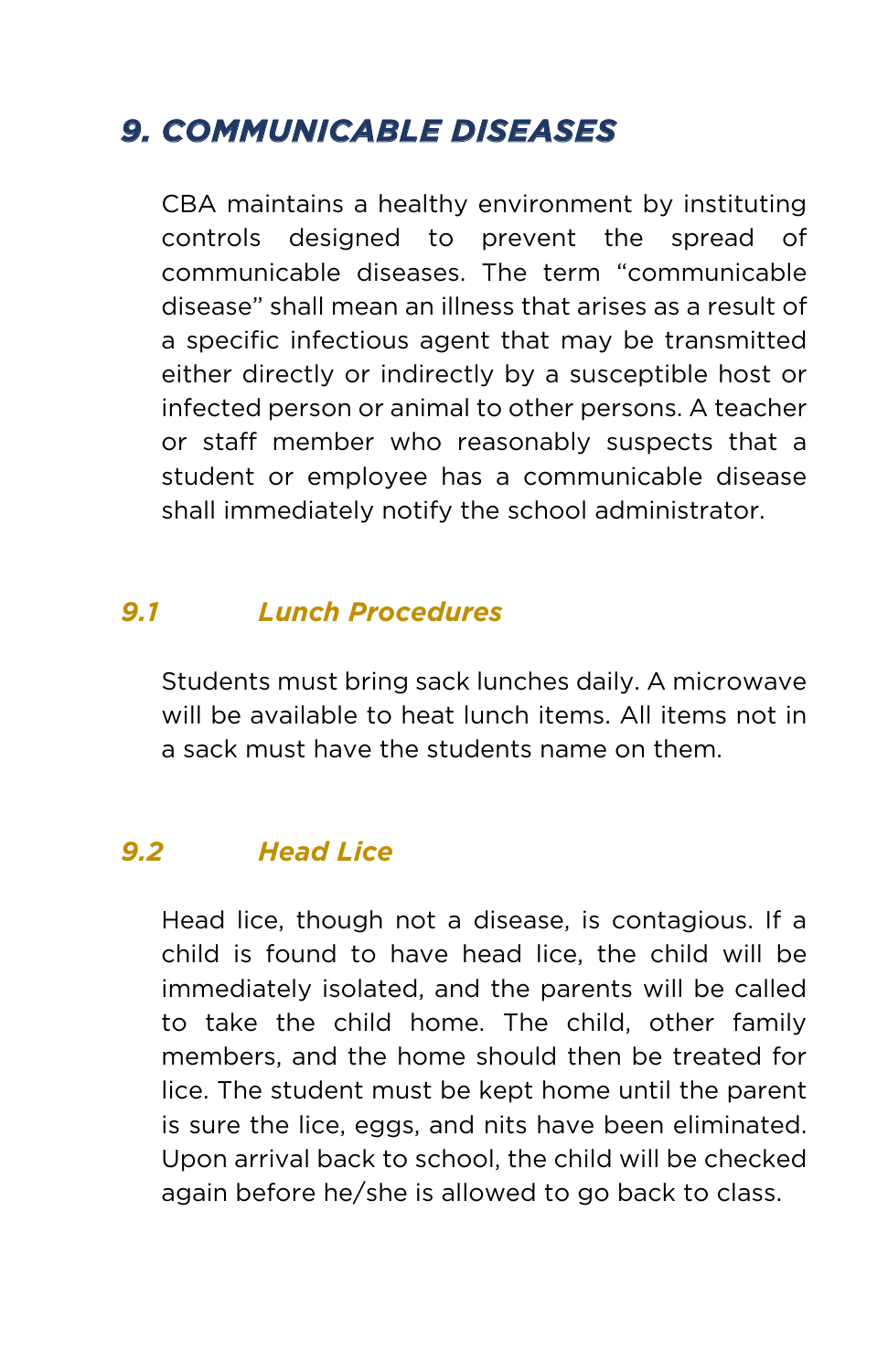## *9.3 Bloodborne Pathogens*

The policy of Central Baptist Academy is to use recognized "universal precautions" in handling all blood or bodily fluids that have been known to contain several infectious diseases including HIV, all such fluids will be collected in approved containers and disposed of by the staff according to the OSHA (Occupational Safety and Health Administration) standards.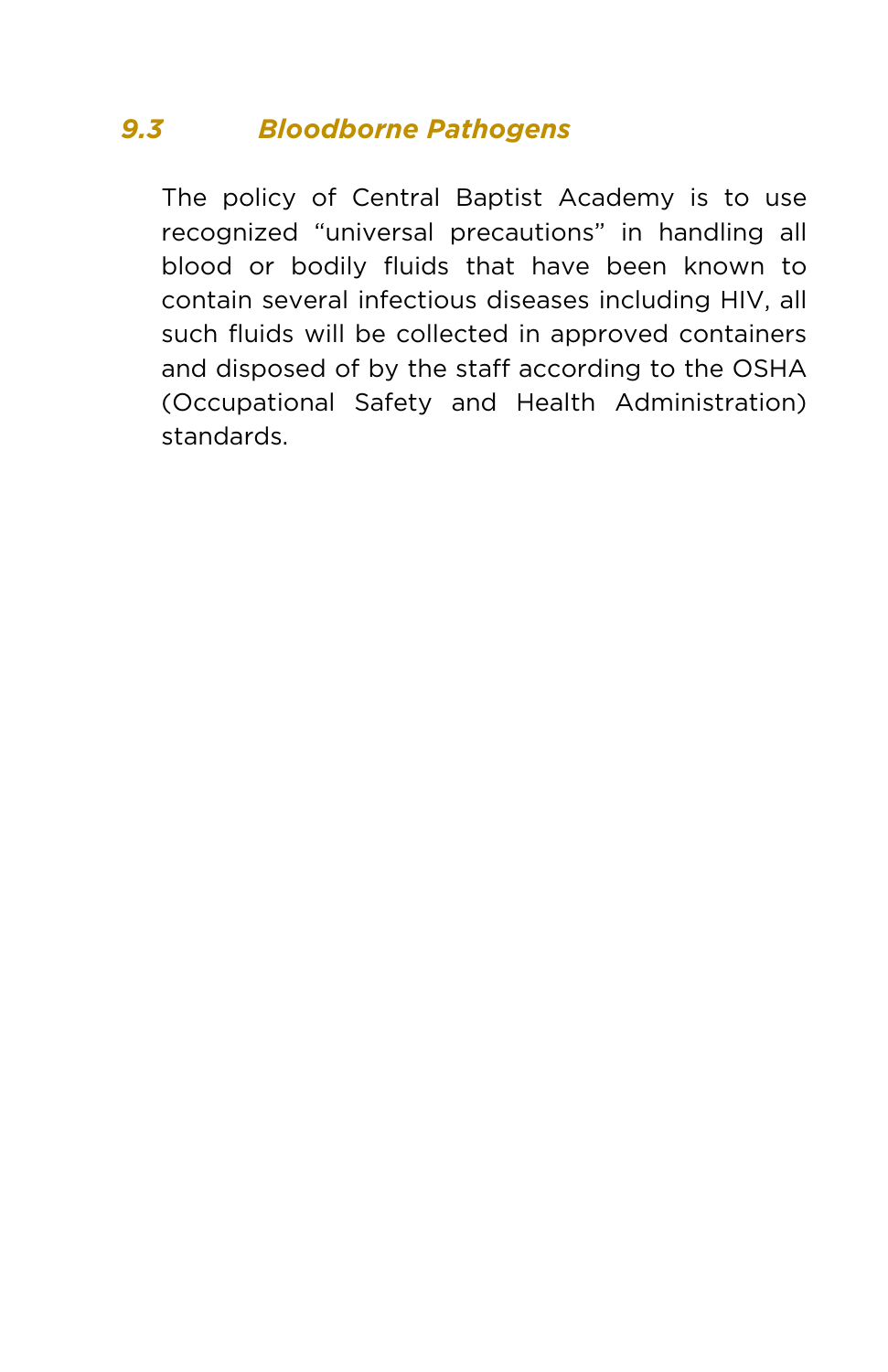## *10.COMMUNICATIONS*

#### *10.1 Parent/Student*

Parents are encouraged to take care of all communications with their children before they arrive at school. However, if it is necessary to get an urgent message to a student at school, please contact the main school office at (580) 765-5840. Students are not permitted to use the office telephone except in cases of emergency. Please do not utilize text messaging to communicate with your child during school hours.

#### *10.2 Parent/CBA*

Parents are responsible for any and all information sent home by CBA personnel. Student planner and take-home folders must be checked daily, and email inboxes weekly for updates.

#### *10.3 Parent/Teacher Meeting*

Parent/teacher meetings will be held in the middle of each semester and are required for each student. CBA operates on a first-come-first-served basis when scheduling these brief meetings. Parents are welcome to arrange a meeting with their child's teacher anytime throughout the year.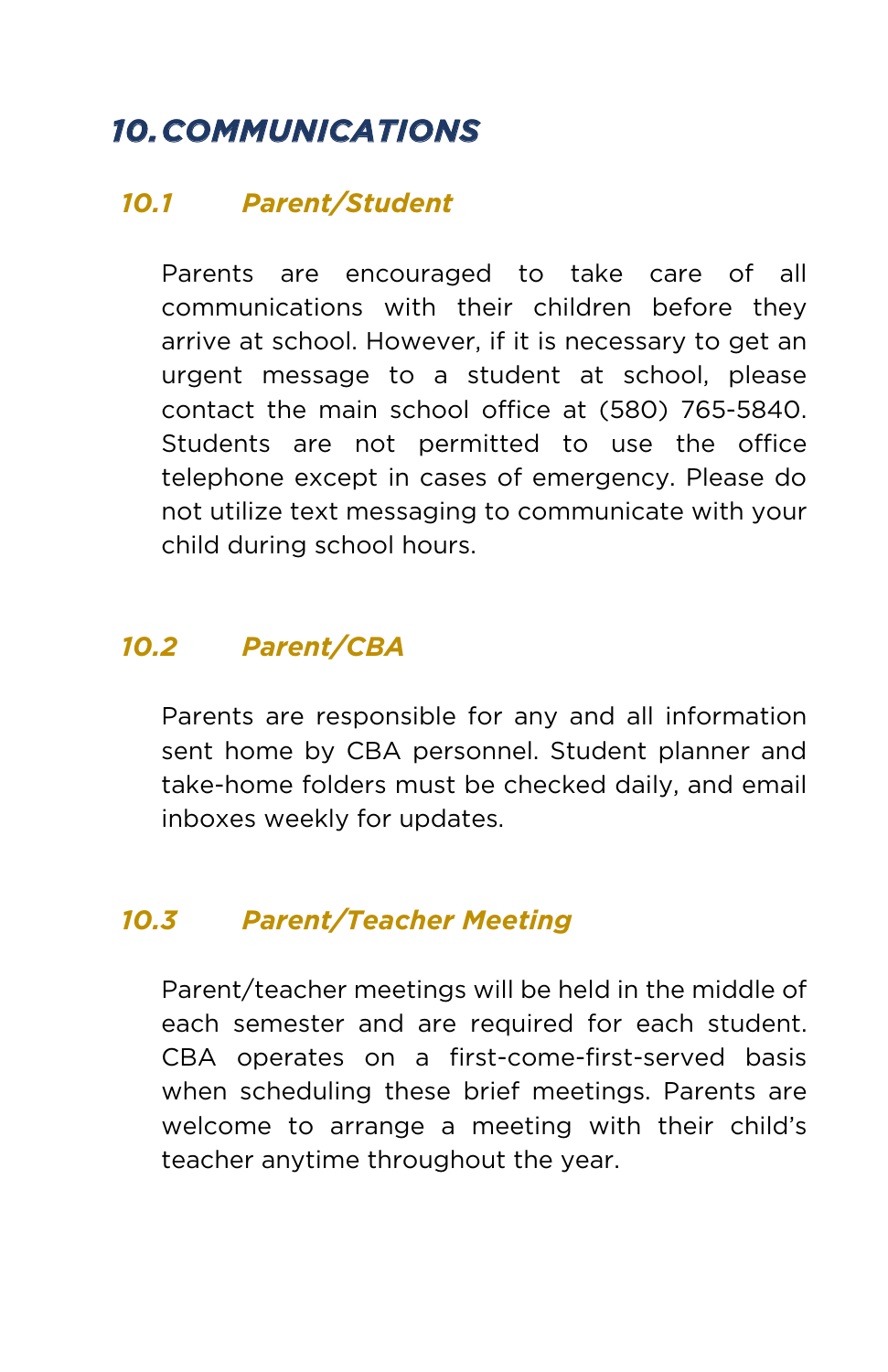### *10.4 Resolving Conflicts*

When a parent has a problem with a teacher, that parent should contact the teacher or the office to arrange a conference. If the problem cannot be resolved, the parent should contact the administrator to arrange a conference with the teacher and administrator in order to work out a solution. If the parent has a problem with the administrator, he/she should contact the administrator and arrange a conference.

#### *10.5 Visitors*

Visitors may ring the door bell during class hours. They will sign in and be escorted to the class they are visiting. If the visitor is picking up a child, the parent should send a note with their child including the visitor's name. If this visitor will pick up more than twice, they must be added to the approved for pick up list in the school office.

Parents are requested to stop by the office if they need to leave something for the student or teacher or if they have to pick up the student. Please do not go directly to the classroom, as this interrupts teaching. Parents are not allowed in the classroom after 8:30 A.M, unless accompanied by a staff member.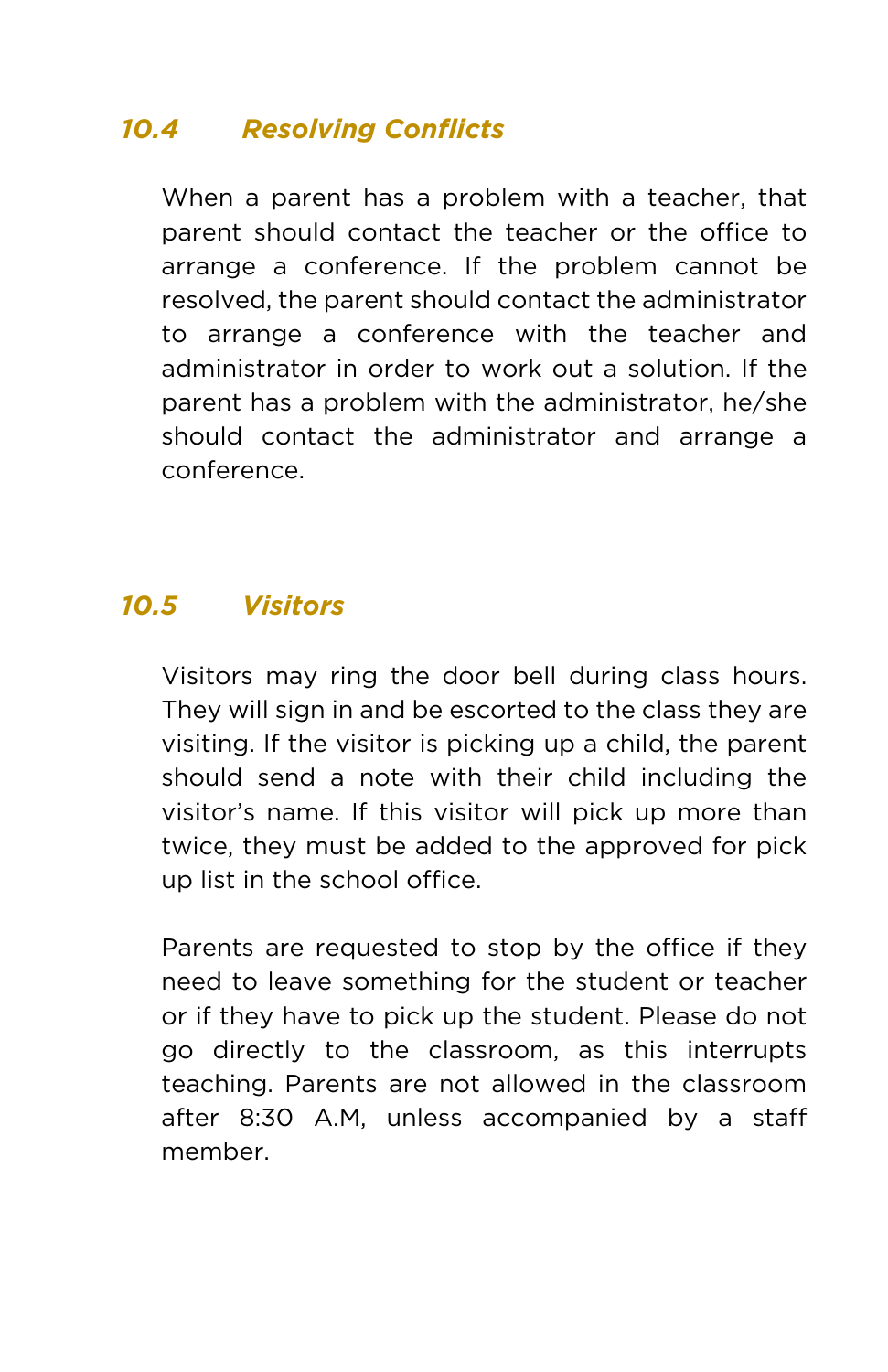## *11. DRESS CODE*

All clothes worn should be clean, pressed, and in good repair. Generally, any item worn additional to the school uniform should not cause any distraction to the school's purpose or promote any cause that conflicts with Central Baptist Church's beliefs. The administration reserves the right to use discretion when implementing dress code standards for unique cases. Parents will be responsible for bringing appropriate clothing to the school for students in violation of the dress code.

All footwear must be clean, intact, and provide complete coverage of the bottom and side of the foot. Non-acceptable footwear would include, but not limited to sandals, crocs, house slippers, etc.

#### *11.1 Boys*

Our uniform for the boys will be blue or gray polos. Khaki, gray, or dark blue khaki material pants are permissible. Blue jeans are not allowed. Pants should not sag or drag the floor. Polos must have buttons buttoned except for the top button buttoned. Boys should not wear jewelry, beads, chains, or bracelets. An exception will be made for medical bracelets with approval from Administration. Hair style and color should not be extreme or a distraction. Unnatural hair colors are not allowed.

Activity dress can include wind pants, jeans, cargo pants, knee length gym shorts, and t-shirts during PE or permitted field trips.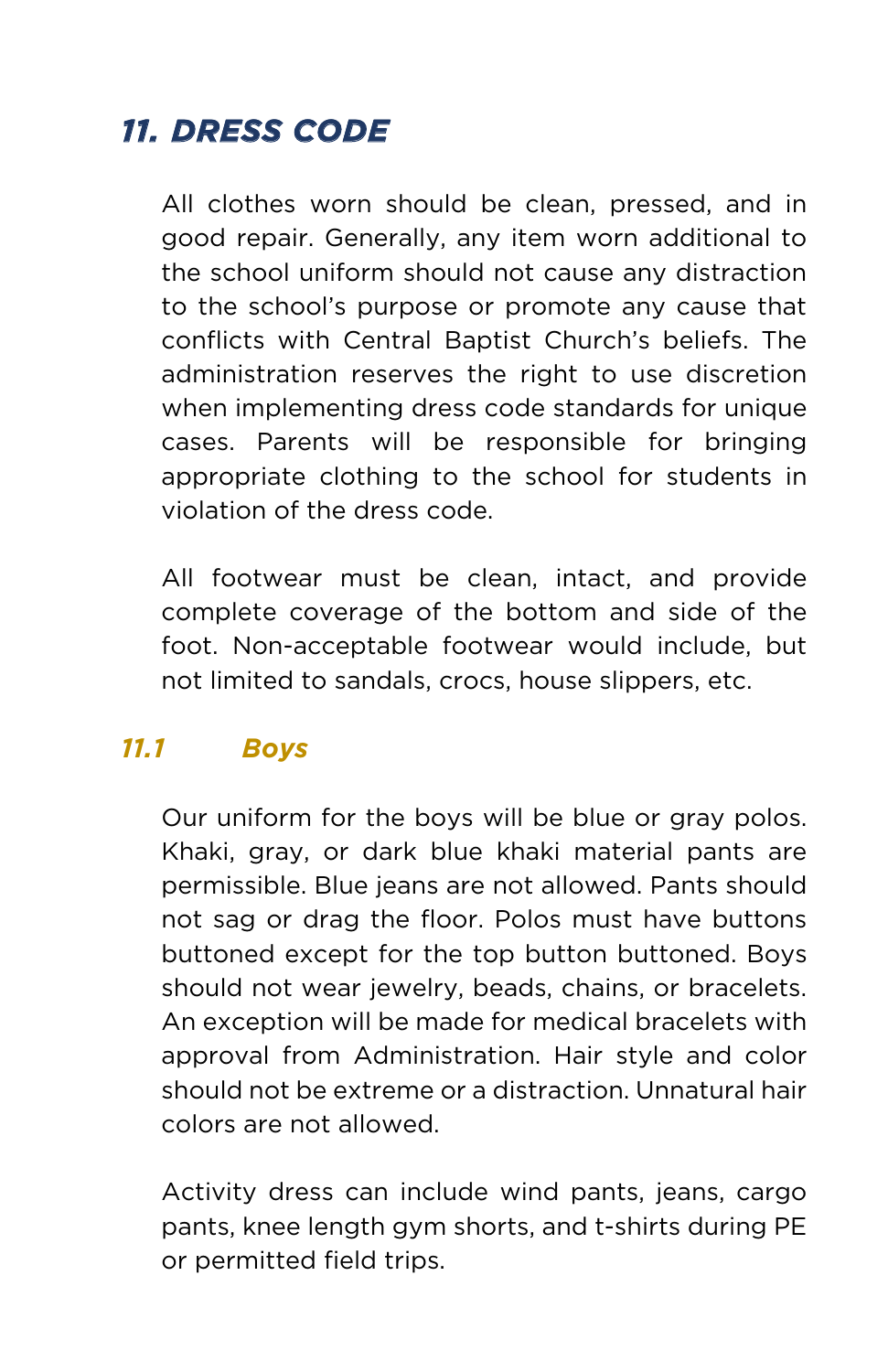## *11.2 Girls*

Our uniform for the girls will be blue or gray polos with pants or knee-length skirts. Khaki, gray, or dark blue khaki material pants and skirts are permissible. Denim is not allowed. Girls in K4-6<sup>th</sup> grade should wear shorts underneath their skirts for modesty. Girls in  $7<sup>th</sup>$ -12<sup>th</sup> grades should wear a slip beneath skirts made of silky or thin fabric. Extreme hairstyles, hair colors, and make up styles are not allowed. Jewelry should be conservative and not hazardous or distracting.

Activity dress can include loose fitting athletic pants, knee length shorts, culottes, and t-shirts during PE or permitted field trips.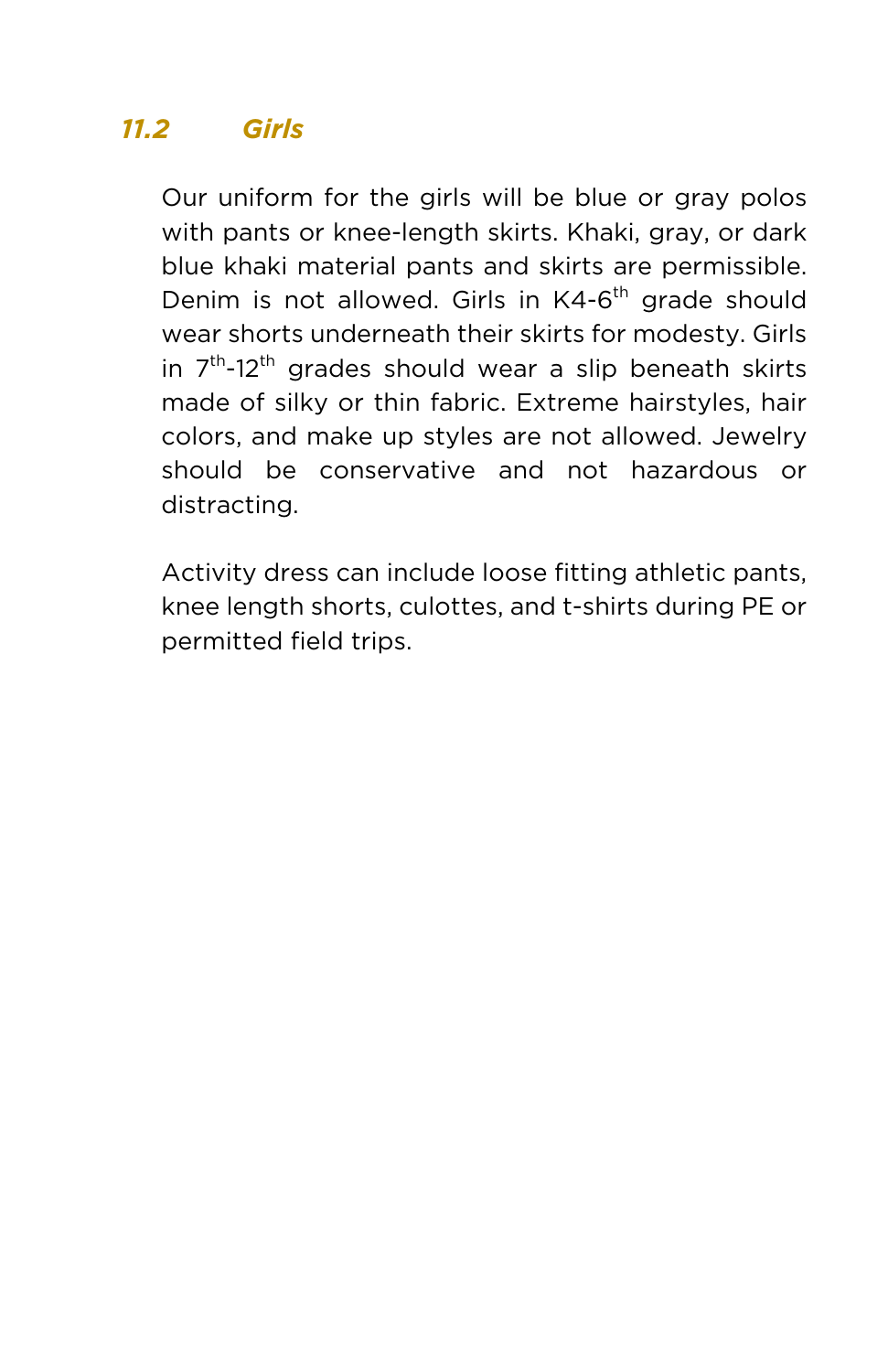## *12. DISCIPLINE*

CBA exists to assist parents by providing a quality Christian education. Our desire is that each child will develop a personal relationship with Jesus Christ and mature in that relationship. Our goal is for students to accept responsibility for their own growth and development. Discipline is necessary for the wellbeing and safety of the entire school. Teachers establish and maintain classroom order that is consistent with scripture (Matthew 18) and sound educational practices. Any concern is expected to be taken through the proper chain in a respectful manner.

Attendance at CBA is a privilege and not a right; the privilege may be forfeited by any student who does not conform to the standards and regulations of the school. At any time, the school may request to transfer any student who, in the opinion of the Administration, continues to display a rebellious spirit or negative attitude after numerous attempts at counsel by those in authority. At CBA, there is a great sense of commitment and love for the students and families we serve. However, there is an additional commitment to the total school family and to the Lord Jesus Christ.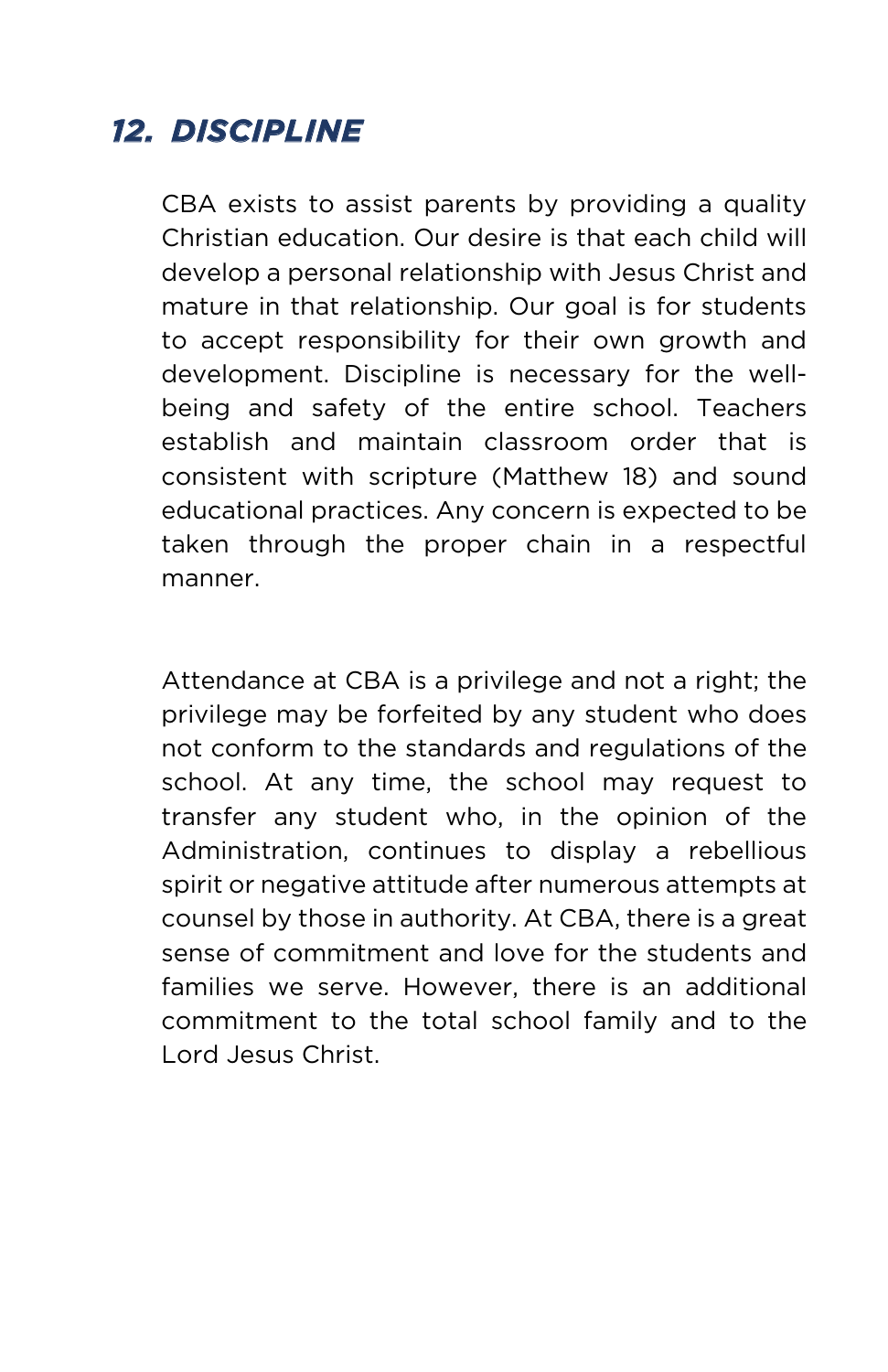Appropriate discipline is a concern for the entire CBA community. The discipline of students will be handled in accordance with the following Biblical standards:

- Discipline is a reflection of love and concern as we train and nurture students.
- Responsibility and authority to discipline comes from God. It is the teacher's responsibility to maintain discipline in the classroom. It is imperative that teachers and parents communicate closely on discipline matters. Teachers stand in the place of parents during school hours and have delegated authority to discipline students.
- Discipline procedures should be limited to those directly involved and related to a specific incident. The people involved should be held to the smallest number possible without undue conversation that would initiate rumors or attitudes negative to the student's school experience.

Students who do not report wrongdoing may be subject to disciplinary action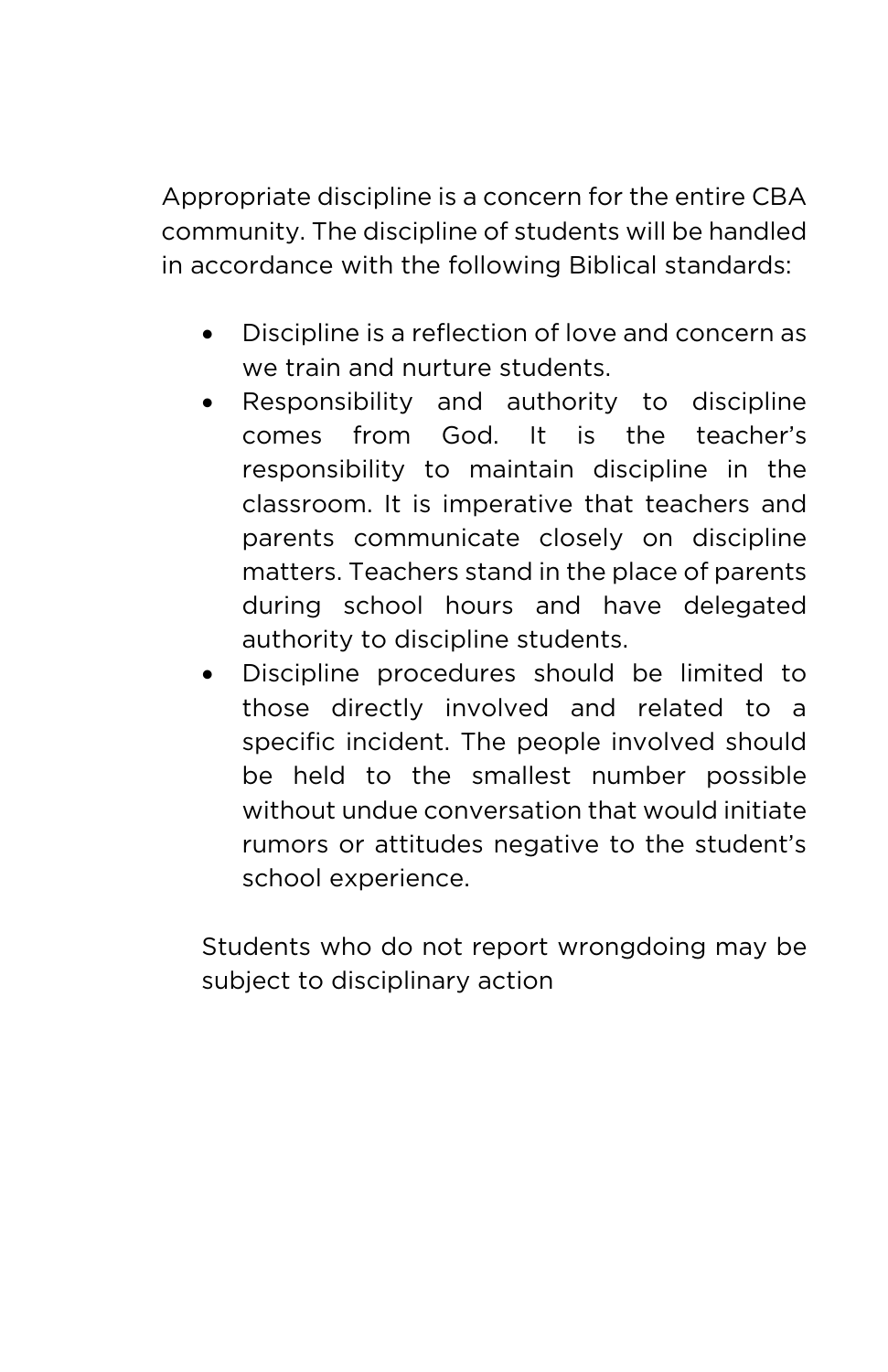## *13. PHYSICAL CONTACT*

#### *13.1 Student/Physical*

In certain situations, school employees may make necessary body contact with students in instances such as: administering first aid, breaking up fights, protecting themselves from physical attacks, moving through a crowd to address an emergency, developing physical skills through coaching, employing passive restraint to behaviorally disruptive students, and other actions deemed necessary to gain control of a situation.

#### *13.2 Student/Student/Guest*

On rare occasion will it be acceptable for one student to touch another student or guest. Exemptions to this rule may include but are not limited to assisting someone that has fallen, moving someone that is in harm's way, young people playing tag, and siblings offering an encouraging hug or pat on the back.

## *14.POTTY TRAINING POLICY*

Children must be completely potty trained before enrolling at CBA. We ask that all Kindergarten and Pre-Kindergarten students bring a change of clothing in a Ziploc bag labeled with their name.

If your child has an accident and we do not have a change of clothes for him/her, you will be called and asked to bring a change of clothes.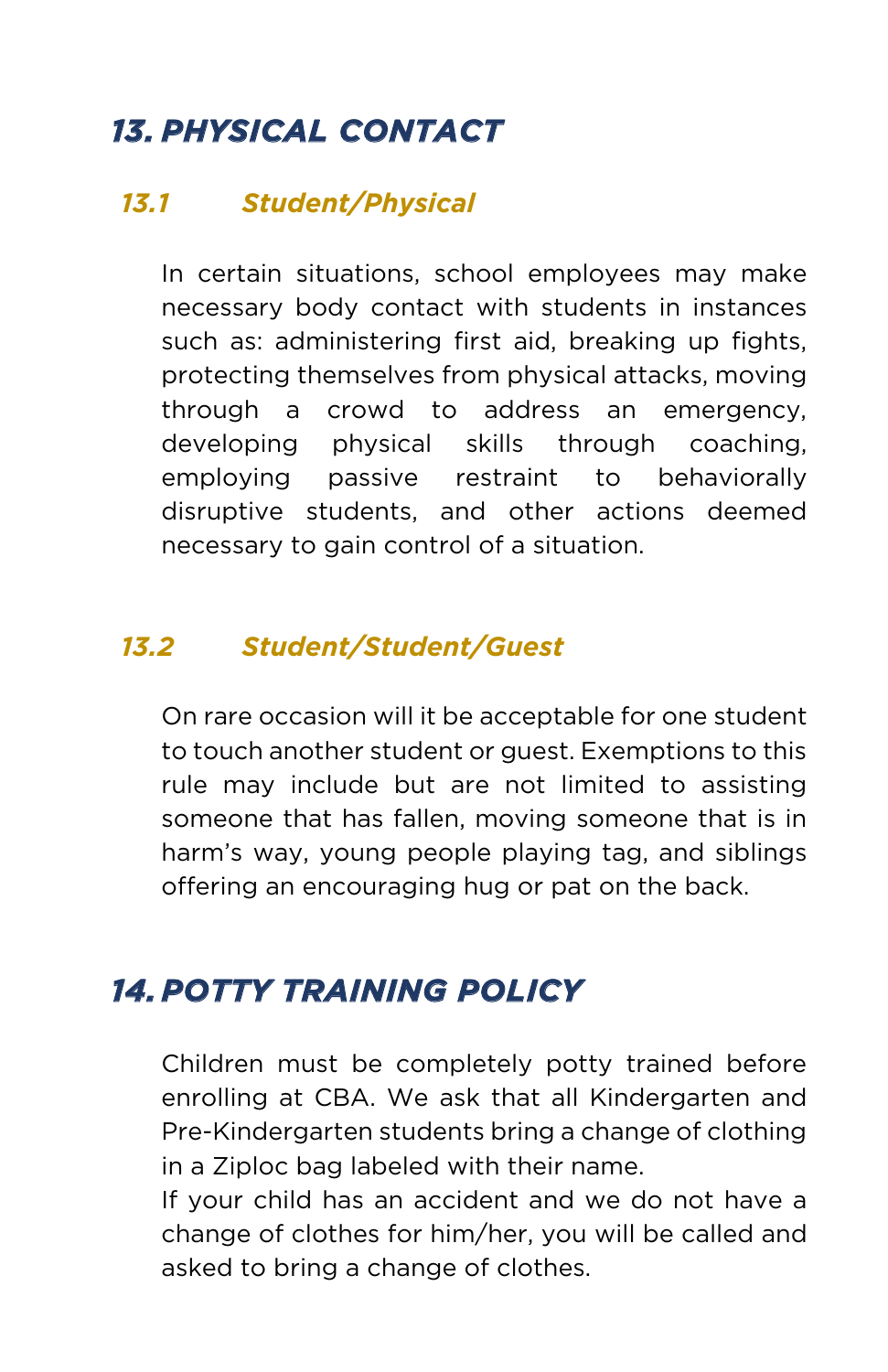## *15. HONOR CODE*

#### *15.1 Honesty and Integrity Policy*

Integrity, trustworthiness, and a godly character are key to the development of students at CBA. CBA maintains a zero-tolerance attitude toward cheating. Students should always perform their own work on assignments, projects, quizzes, and tests to increase their knowledge and understanding of the material being covered. If a concept seems beyond their ability to master on their own, they should seek the assistance of their teacher for further explanation. Being suspected of cheating will be treated no differently than being caught in the very act. The following steps are in place to deal with any who choose to break this policy.

- First attempt/act: Zero on grade meeting with teacher and parent
- Second attempt/act: Zero on grade meeting with administrator and parent
- Third attempt/act: Zero on grade meeting with Discipline Committee and parent (possible dismissal)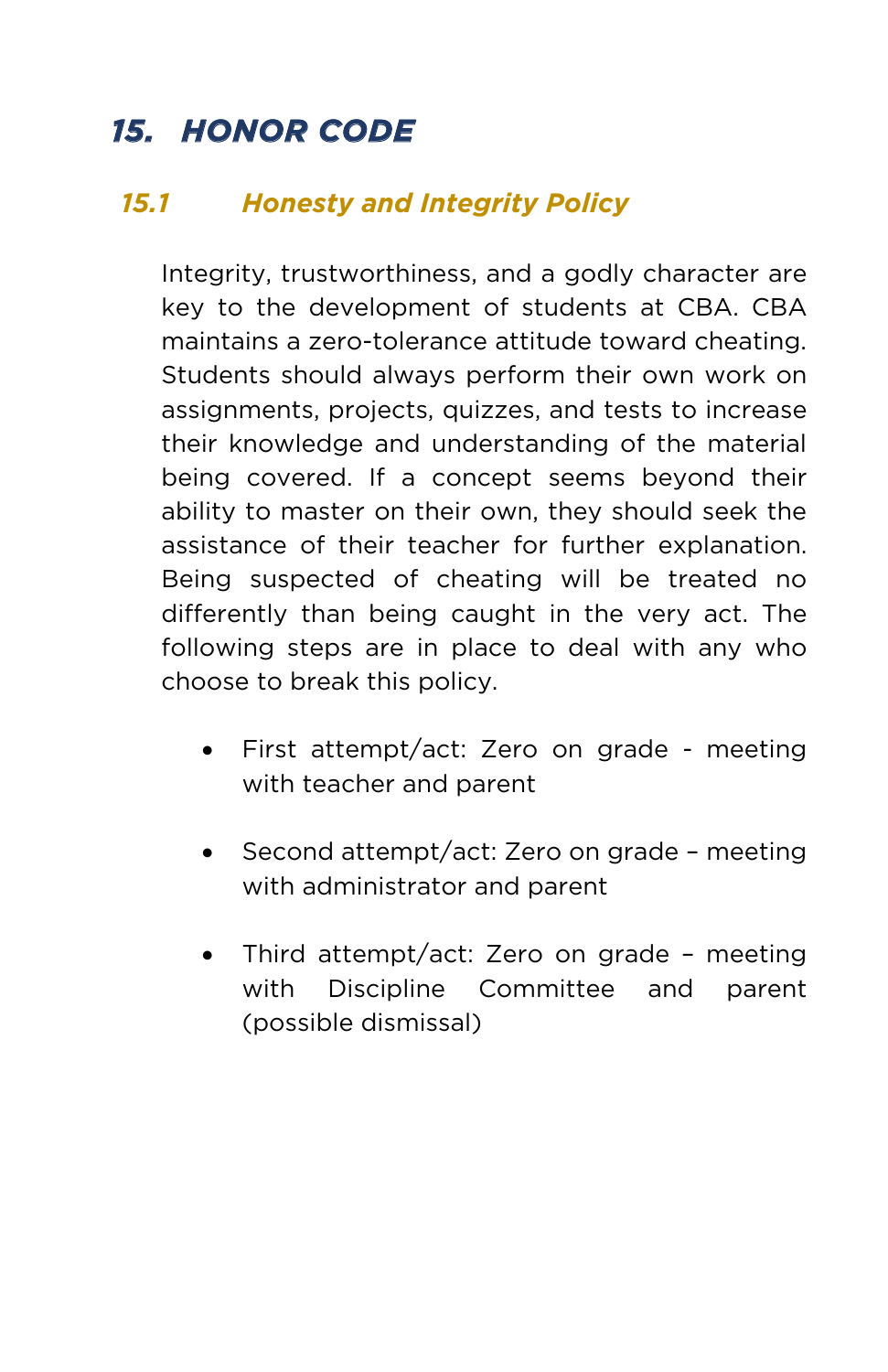## *15.2 Prohibited Actions*

- Possession and/or use of knives or other potentially dangerous objects
- Possession of illegal substances
- Aggressive action toward others/criminal activity
- Possessing or distributing obscene or anti-Christian literature
- Truancy and leaving campus without both parental and school permissions
- Dishonesty (lying, withholding information, stealing, forgery, etc.)
- Plagiarism (any attempt to claim the work of another as original).
- Public displays of affection on school grounds or while at school activities
- Physical contact between students and or guests
- Gambling
- Using or displaying electronic equipment such as cell phones, tablets, etc. during school hours unless permitted by the teacher for educational purposes; electronic equipment will be confiscated by the teacher, given to Administration, and returned to parents only.
- Selling items on school property not directly related to school sponsored activities
- Bringing toys, games, or pets to school except with teacher permission